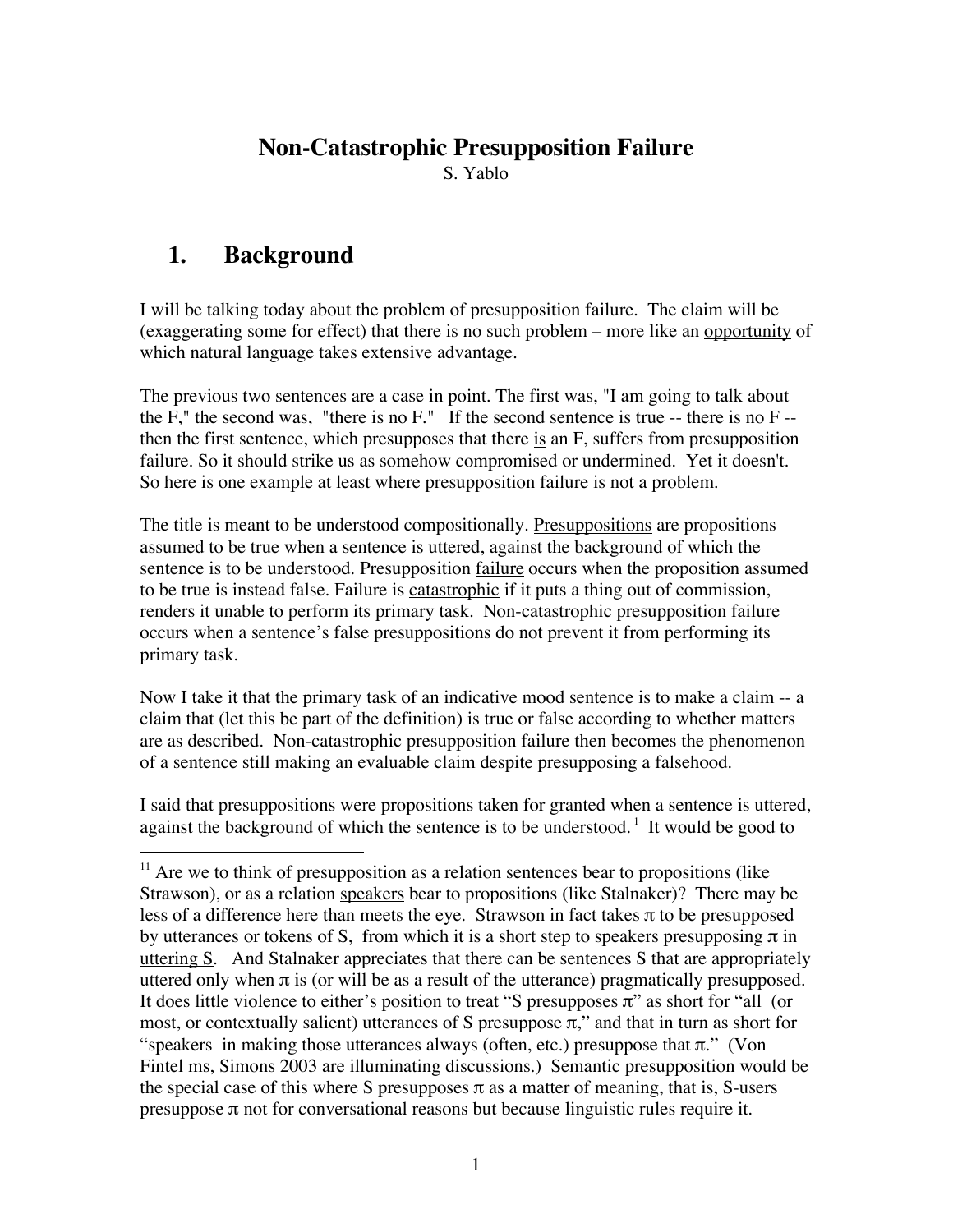have some tests for this. Here are three, loosely adapted from the paper that started me thinking about these issues (von Fintel  $2004$ )<sup>2</sup>

One is the "hey, wait a minute" test.<sup>3</sup> If  $\pi$  is presupposed by S, then it makes sense for an audience previously unaware of  $\pi$  to respond to an utterance of S by saying "hey, wait a minute, I didn't know that  $\pi$ ." If  $\pi$  is asserted, that response would be silly; of course you didn't know, the point of uttering S was to tell you. Suppose you say, "I'm picking my guru up at the airport." I can reply, "hey, I didn't know you had a guru," but not, "hey, I didn't know you were going to the airport." This suggests that your having a guru was presupposed while your going to the airport was asserted. A likelier response to what is asserted is, "is that so, thanks for telling me."<sup>4</sup>

Second is the attitude attributed when we say that someone denies that S, or hopes or regrets that S; the presupposition  $\pi$  is exempted from the content of that attitude. Hoping you will pick up your guru at the airport may be in part hoping your guru will be picked up, but it is not hoping that you have a guru in the first place. Denying that you are going to pick up your guru at the airport is not denying the conjunction of you have a guru with you are going to pick your guru up at the airport.<sup>5</sup> So a second mark of presuppositions is that  $\pi$  does not figure in what you hope or deny or regret in hoping or denying or regretting that S (Stalnaker 1999, 39).

 $\frac{1}{2}$  $A^2$  A word about von Fintel's paper. Strawson noticed that while some King-of-France sentences strike us as unevaluable ("The KoF is bald"), others seem false ("The KoF is behind that door"). Von Fintel criticizes earlier accounts of this contrast (by Strawson and Peter Lasersohn) and proposes an interesting new account. He does not address himself to a third possibility noted by Strawson, that a sentence with false presuppositions might strike us as true. And he offers no account of the claim made in these cases (not an accidental omission, I suspect). I more or less agree with his basic idea: some KoF-sentences "are rejected as false…because they misdescribe the world in two ways: their presupposition is false, but in addition there is another untruth, which is independent of the failure of their presupposition."

<sup>&</sup>lt;sup>3</sup> Taken apparenty from Shanon 1976.

<sup>&</sup>lt;sup>4</sup> This test applies mainly to semantic presuppositions (see note 1), so gives at best a sufficient condition. Looking ahead a bit, "The man with the martini is a philosopher" does not invite the reply, "Hey, I didn't know the martini-drinker was that guy." One can however say, "Hey, I didn't know that was a martini." So perhaps a version or variant of the test still applies.

<sup>&</sup>lt;sup>5</sup> This observation goes essentially back to Frege. Frege considers the sentence "whoever discovered the elliptic form of the planetary orbits died in misery." He notes that its negation is "whoever etc. did not die in misery" rather than "Either whoever discovered the elliptic form of the planetary orbits did not die in misery or there was nobody who discovered the elliptic form of the planetary orbits" (1872, 162-3). If we assume (as he did) that denial is assertion of the negation, this amounts to the claim that "somebody discovered the elliptic form of the planetary orbits" is no part of what is denied when we deny that "whoever etc. died in misery."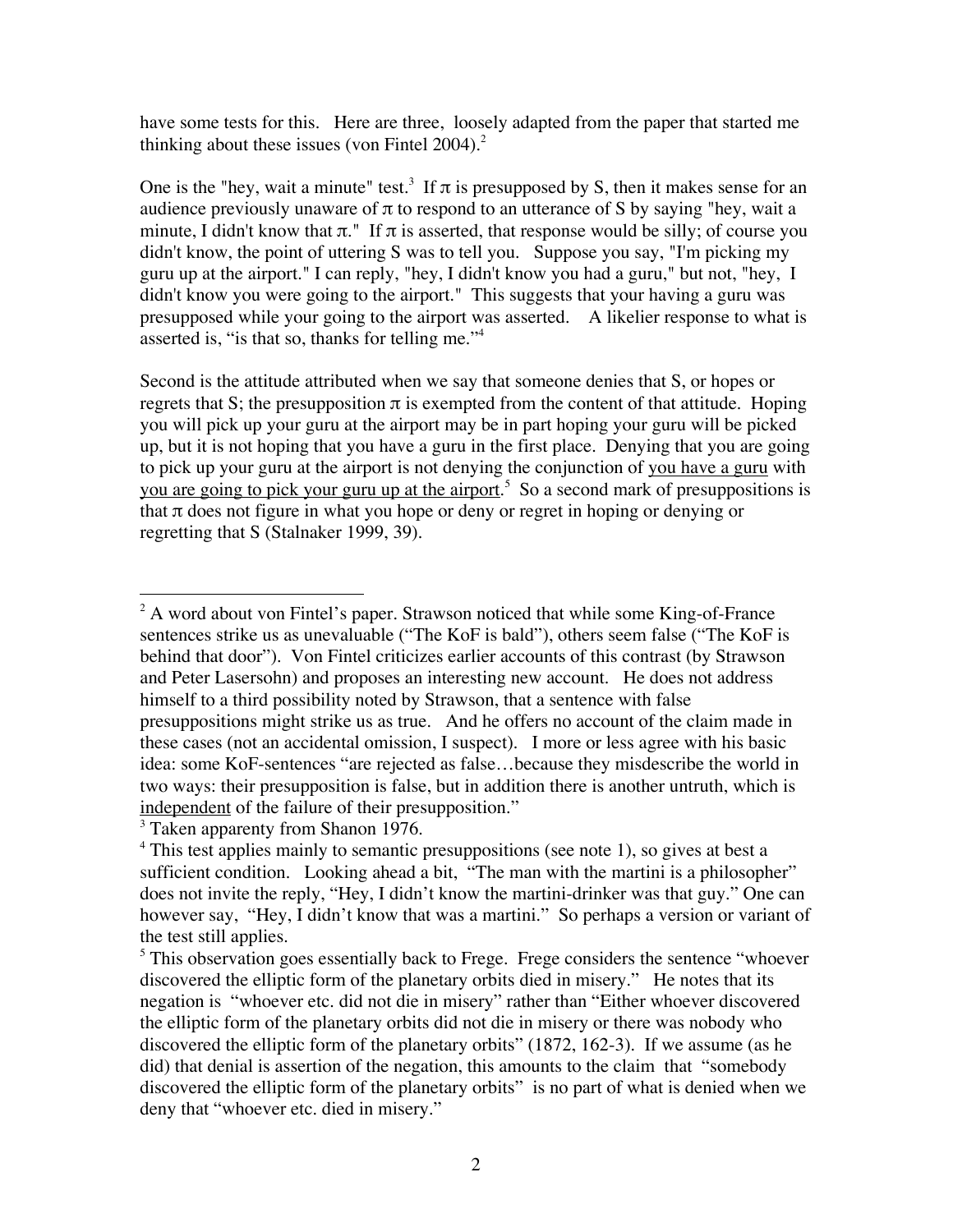A third test is that presuppositions within limits project, that is,  $\pi$  continues to be presupposed by more complex sentences with S as a part. If you say, "I don't have to pick up my guru after all," or, "it could be I will have to pick my guru up," these statements still intuitively presume you have a guru. The earlier two tests confirm this intuition. One can still reply, "hold on a minute, you have a guru?" And to hope that you do not have to pick your guru up is not ipso facto to hope that you have (or don't have) a guru.<sup>6</sup>

One test sometimes used to identify presuppositions is missing from this list:  $\pi$  is presupposed iff unless  $\pi$  holds, S says nothing true or false. That test is useless in the present context because it makes non-catastrophic PF impossible;  $\pi$  isn't a presupposition unless its failure would be catastrophic.

A sentence suffers from catastrophic presupposition failure only if, as Strawson puts it, "the whole assertive enterprise is wrecked by the failure of [S's] presupposition" (1964, 84). There is also the phenomenon of (what I'll call) disruptive presupposition failure.  $\pi$ 's failure is disruptive if the assertive enterprise is shown to be ill-advised or regrettable. It could be for example that  $\pi$  was an important part of the speaker's evidence for S. It could be that  $\pi$  was part of what made S relevant to the rest of the conversation. It could even be that S entails  $\pi$  so that  $\pi$ 's falsity guarantees that S is false too.<sup>7</sup>

Disruption is bad but it is not (in our sense) a catastrophe. On the contrary, a remark is implausible or irrelevant or false because of what it says, and that something was said suggests the assertive enterprise has not been wrecked after all. I mention this because Stalnaker, who has written the most about these topics, is addressing himself more often to the disruptive/non-disruptive distinction than the catastrophic/non-catastrophic distinction.<sup>8</sup> This paper is meant to be entirely about the latter.

Where [presuppositions] turn out to be false, sometimes the whole point of the inquiry, deliberation, lecture, debate, command, or promise is destroyed, but at other times it does not matter much at all…

Suppose…we are discussing whether we ought to vote for Daniels or O'Leary for President, presupposing that they are the Democratic and Republican candidates respectively. If our real interest is in coming to a decision about who to vote for…, then the debate will seem a waste of time when we discover that in reality, the candidates are Nixon and Muskie. However if our real concern is with the

 <sup>6</sup>  $6$  Related to this, presuppositions fail to project in certain contexts, e.g., conditionals with π as antecedent. "I don't remember if I have a guru, but if I do, it could be I am supposed to pick my guru up at the airport." (It may be that some non-presuppositions, e.g., "intrusive implicatures," show similar projection behavior. If so then this test provides at best a necessary condition.)

<sup>7</sup> Stalnaker suggests that knowledge attributions both entail and presuppose their sentential complement.

<sup>8</sup> For instance here: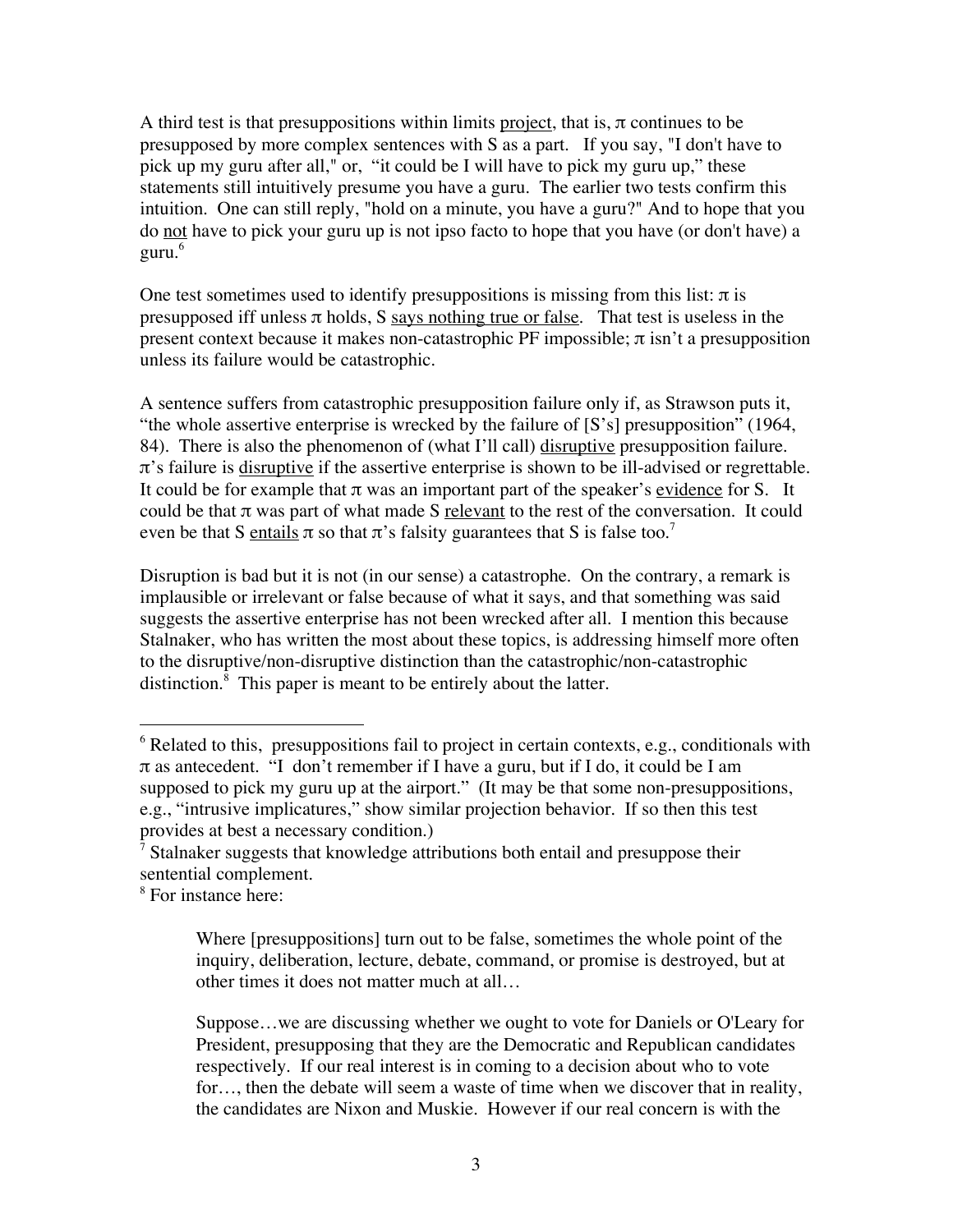# **2. Relevance to philosophy**

Why should we care about non-catastrophic presupposition failure? There are reasons from the philosophy of language, from epistemology, and from metaphysics.

The philosophy of language reason is simple. All of the best-known theories of presupposition (among philosophers, anyway) suggest that failures are or ought to be catastrophic. This is clearest for Frege's and Strawson's theories -- for those theories more or less define a sentence's presuppositions as preconditions of its making an evaluable claim. Assuming as before that a sentence's primary task is to offer a true or false account of how things are, presuppositions on Frege's and Strawson's theories are automatically propositions whose failure has catastrophic results.

Next consider Stalnaker's theory of presupposition. Stalnaker-presupposition is in the first instance a relation between speakers and propositions; one presupposes  $\pi$  in uttering S if one think that  $\pi$  is (or will be, as a result of the utterance) common ground between relevant parties. A sentence presupposes  $\pi$  only to the extent that S is not appropriately uttered unless the speaker presupposes that  $\pi$ .

Why on this account should presupposition failure be problematic? Well, the point of uttering S is to draw a line through the set of worlds still in play at a particular point in the conversation -- one is saying that our world is on the S-true side of the line rather than the side where S is false. Since the worlds still in play are the ones satisfying all operative presuppositions, the speaker by presupposing  $\pi$  is arranging things so that her remark draws a line through the π-worlds only.

But then what happens when  $\pi$  is false?<sup>9</sup> Because the actual world is outside the the region through which the line is drawn, it is hard to see how in drawing this line the speaker is saying anything about actuality. It's as though I tried to locate Sicily for you by saying that as between North and South Dakota, it's in the North. Similarly it is not clear how I can locate actuality for you by saying that as between the  $\pi$ -worlds where S is true and the ones where it is false, it's in the first group, although truth be told it's not a π-world at all. $10^{10}$ 

relative merits of the character and executive ability of Daniels and O'Leary, then our false presupposition makes little difference (1999, 39).

 $\overline{a}$ 

<sup>&</sup>lt;sup>9</sup> Stalnaker would say that the speaker is presupposing a falsehood.

<sup>&</sup>lt;sup>10</sup> See Beaver 2001 for theories of presupposition favored by linguists, most of them "dynamic" theories in the manner of update semantics. These seem equally unaccommodating of NCPF, for a reason noted by Simons 2003: "Dynamic theories of presupposition claim that presupposition failure results in undefinedness of the context update function – the dynamic correlate of truth valuelessness" (273).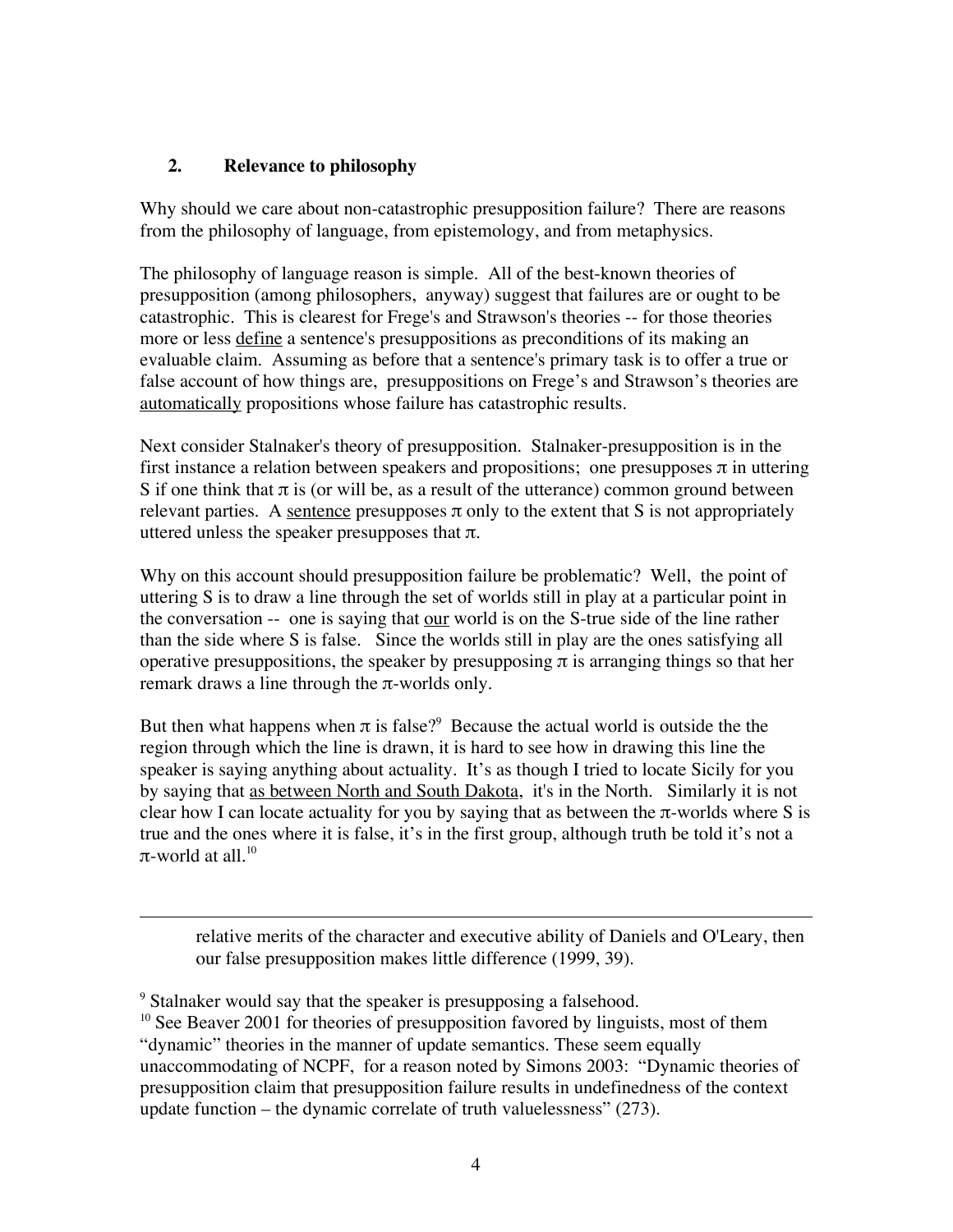So much for the philosophy of language reason for caring about NCPF; the standard theories seem to rule it out (even as the theorists are somewhat aware of it – see below). A much briefer word now on the epistemological and metaphysical reasons.

The epistemological reason has to do with testimony, or learning from others. Someone who utters a sentence S with truth-conditions  $C(S)$  is true if and only if  $C$  obtains) might seem to be telling us that C does obtain. But if we bear in mind that  $\pi$  is one of the conditions of S's truth, we see that that cannot be right. For it makes two false predictions about the phenomenon of NCPF. The first is that all presupposition failure is non-catastrophic; if  $\pi$  is false, then the speaker is telling us something false, hence the assertive enterprise has not been wrecked. The second is that what the speaker is telling us can never be true. The fact is that some PF is catastrophic and some isn't; and where it isn't the claim made is true and cases where it is false. To suppose that speakers are saying inter alia that  $\pi$  in uttering sentence S collapses the first two categories into the third.

So here is the epistemological relevance of NCPF. It reminds us that speakers are not in general vouching for everything required for the truth of their sentence; they vouch for the asserted part but not (in general) for the presupposed part.

This leads to the metaphysical reason for caring about NCPF. Quine famously argues like so: "scientists tell us that the number of planets is 9; that can't be true unless there are numbers; so scientists tell us inter alia that there are numbers; so unless we think we consider ourselves smarter than scientists we should be Platonists and accept the existence of numbers." This assumes that speakers are vouching equally for all the truthconditions of the sentences coming out of their mouths. And they aren't. There being a thing that numbers the planets is no part of what scientists are telling us – no part of what they are giving us their professional opinion about -- when they speak the words, "the number of planets is 9." A different metaphysical upshot will be mentioned briefly at the end.

# **3. Earlier sightings of NCPF: Frege**

I said the best-known theories suggest PF <u>ought</u> to be catastrophic, even though in practice they seem often not to be catastrophic at all. I am not saying the best-known theorists are unaware of this fact. Well, Frege might have been unaware of it. Even he, though, gives an example that might be taken to illustrate it. He says in "The Thought" that

Somebody using the sentence "Alfred has still not come" actually says "Alfred has not come", and at the same time hints - but only hints - that Alfred's arrival is expected. Nobody can say: "since Alfred's arrival is not expected, the sense of the sentence is false" (1918, 331)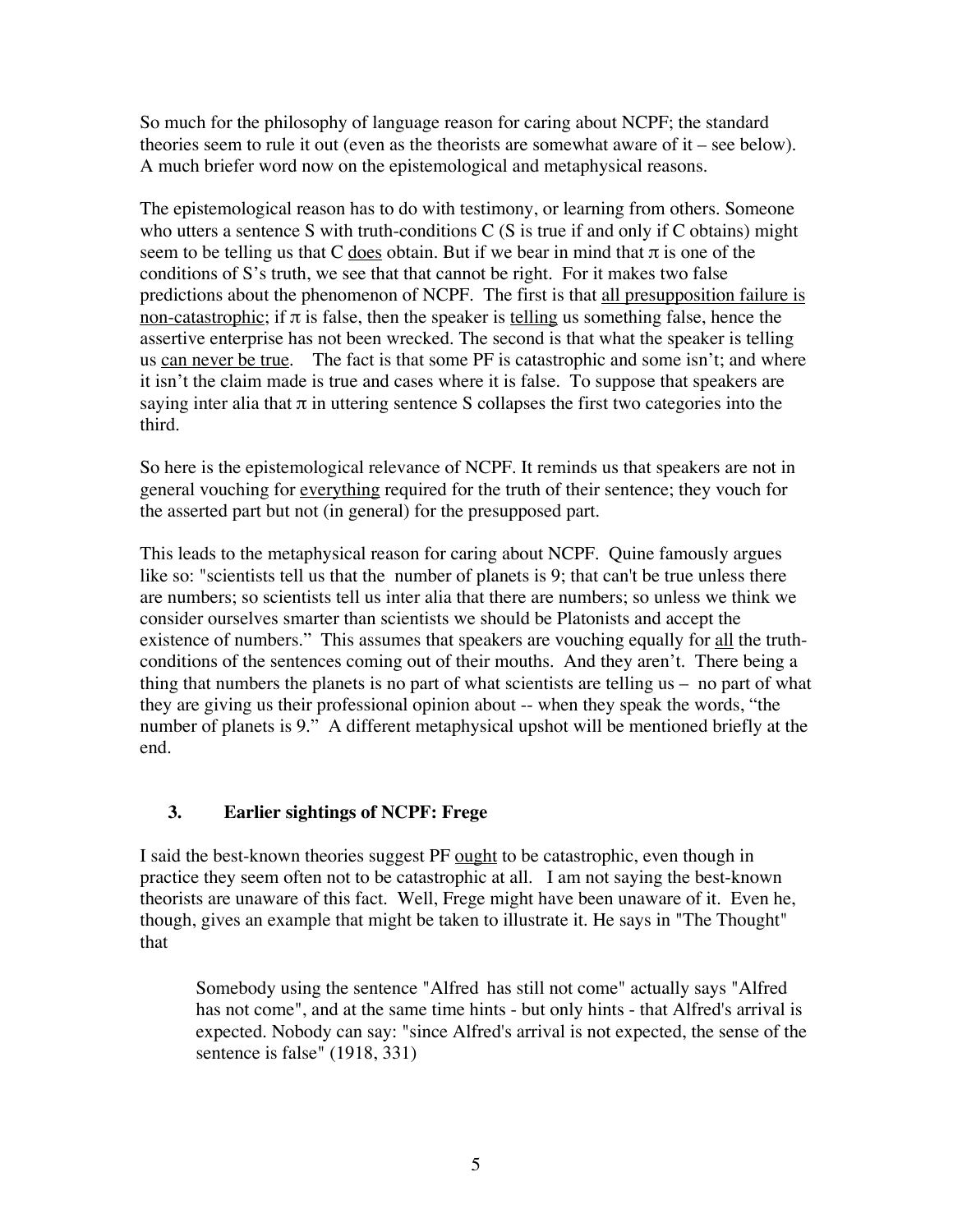Frege says the expectedness was hinted, which suggests an implicature. But "still" is by the usual tests a presupposition trigger. ("Hey, I didn't know Alfred was going to be here!" "I regret that Alfred has still not come.") So let's assume that the expectedness is presupposed. Frege says that the sentence is not automatically false if Alfred was unexpected. By this he presumably means that whether the sentence is true or false depends not on how expected Alfred was but on whether he has indeed come. Even if the presupposition fails – he was not expected – a claim is still made that can be evaluated as correct or incorrect. Frege has given us (albeit inadvertently) a good example of noncatastrophic presupposition failure.

Frege doesn't himself see it as an example of presupposition failure, because the presuppositions that he (and later Strawson) has mainly in mind are existential presuppositions, to the effect that alluded-to items are really there.

If anything is asserted there is always an obvious presupposition that the simple or compound proper names used have reference (1872, 162)

The sentence

Whoever discovered the elliptic from of the planetary orbits died in misery

is said to lack truth-value unless someone did indeed make the indicated discovery (1872, 162). Strawson in similar fashion says that if someone produced the words

The King of France is bald,

we would be apt to say that "the question of whether his statement was true or false simply did not arise, because there was no such person and the King of France" (1950, 12).

# **4. Earlier sightings: Strawson**

But, and this is where Strawson goes beyond Frege, Strawson notices that failure even of existential presuppositions does not automatically render a sentence unevaluable.

Suppose, for example, that I am trying to sell something and say to a prospective purchaser The lodger next door has offered me twice that sum, when there is no lodger next door and I know this. It would seem perfectly correct for the prospective purchaser to reply That's false, an to give as his reason that there was no lodger next door. And it would indeed be a lame defense for me to say, Well, it's not actually false, because, you see, since there's no such person, he question of truth and falsity doesn't arise (1954, 225).

This is an example of what Strawson calls "radical failure of the existence presupposition" (1964, 81) – radical in that "there just is no such particular item at all" as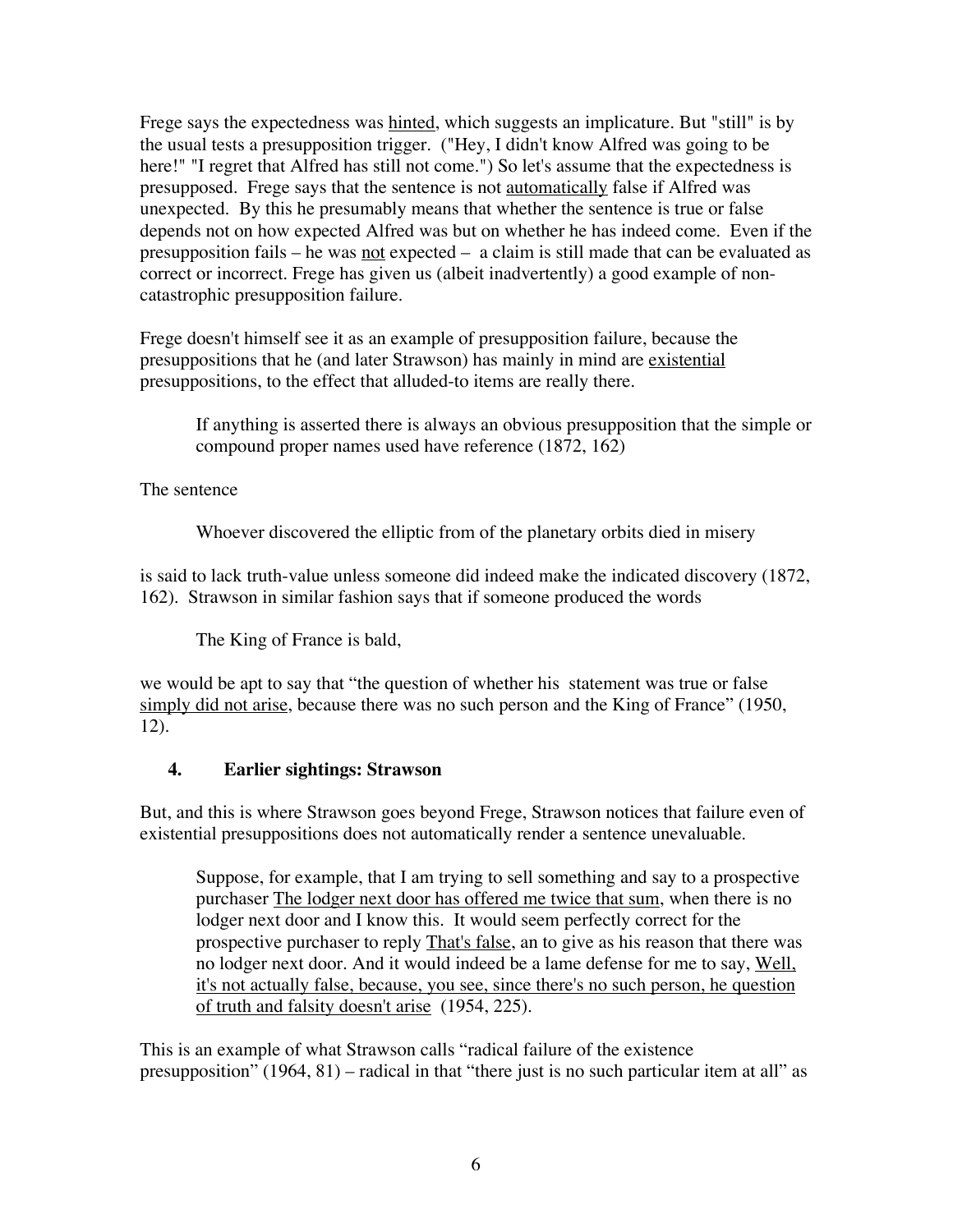the speaker purports to be talking about. The example shows that for the existence presupposition to fail radically is not necessarily for it to fail catastrophically.

Now, if the existence presupposition can fail radically – there is no such item as the speaker purports to be talking about -- one might expect that the uniqueness presuppositon can fail radically too – there are several items of the type the speaker purports to be talking about. Strawson gives something close to this:

if, in Oxford, I declared, "The Waynflete Professor of Logic is older than I am" it would be natural to describe the situation by saying that I had confused the titles of two Oxford professors [Waynflete Professor of Metaphysics and Wykeham Professor of Logic], but whichever one I meant, what I said about him was true (1954, 227)

This becomes radical failure of the uniqueness presupposition if we suppose that Strawson in confusing the titles had confused the individuals too, so that his remark was no more directed at the one than the other. Does the failure thus reconstrued remain noncatastrophic? I think it does. Strawson's remark seems factually incorrect if the Waynflete and Wykeham Professors are both younger than Strawson, and correct (or anyway correct-er) if both are older. $^{11}$ 

What about <u>non</u>-radical failures of the existential and uniqueness presuppositions? By a non-radical failure I mean that although the description used is not uniquely satisfied, the subject does have a particular item in mind. One often says, for example, "The square root of N is odd," meaning to refer to the positive square root, forgetting or ignoring that N has a negative root too. This again is non-catastrophic failure inasmuch as the remark seems essentially right when both roots are odd and essentially wrong when both roots are even.

That was my example, not Strawson's; he doesn't mention non-radical failure of the uniqueness presupposition. He does however give an example where it's the existential presupposition that (non-radically) fails:

perhaps, if I say, "The United States Chamber of Deputies contains representatives of two major parties," I shall be allowed to have said something

<sup>&</sup>lt;sup>11</sup> Or suppose Strawson had said, "The Philosophy Professor at St Andrews is older than me," not realizing that St Andrews had two Professors – this again seems correct if both are older and incorrect if neither is, indeed if either isn't. Stalnaker in conversation suggests treating this as a case of pragmatic ambiguity; the utterance seems true when it is true on both disambiguations, false when it is false on either. I don't see how to extend this treatment to superficially similar cases. "Both of my cars are fast" seems false when I have three cars none of which are fast. It is hard to hear my remark as ambiguous between three attributions of speediness each to all my cars but one.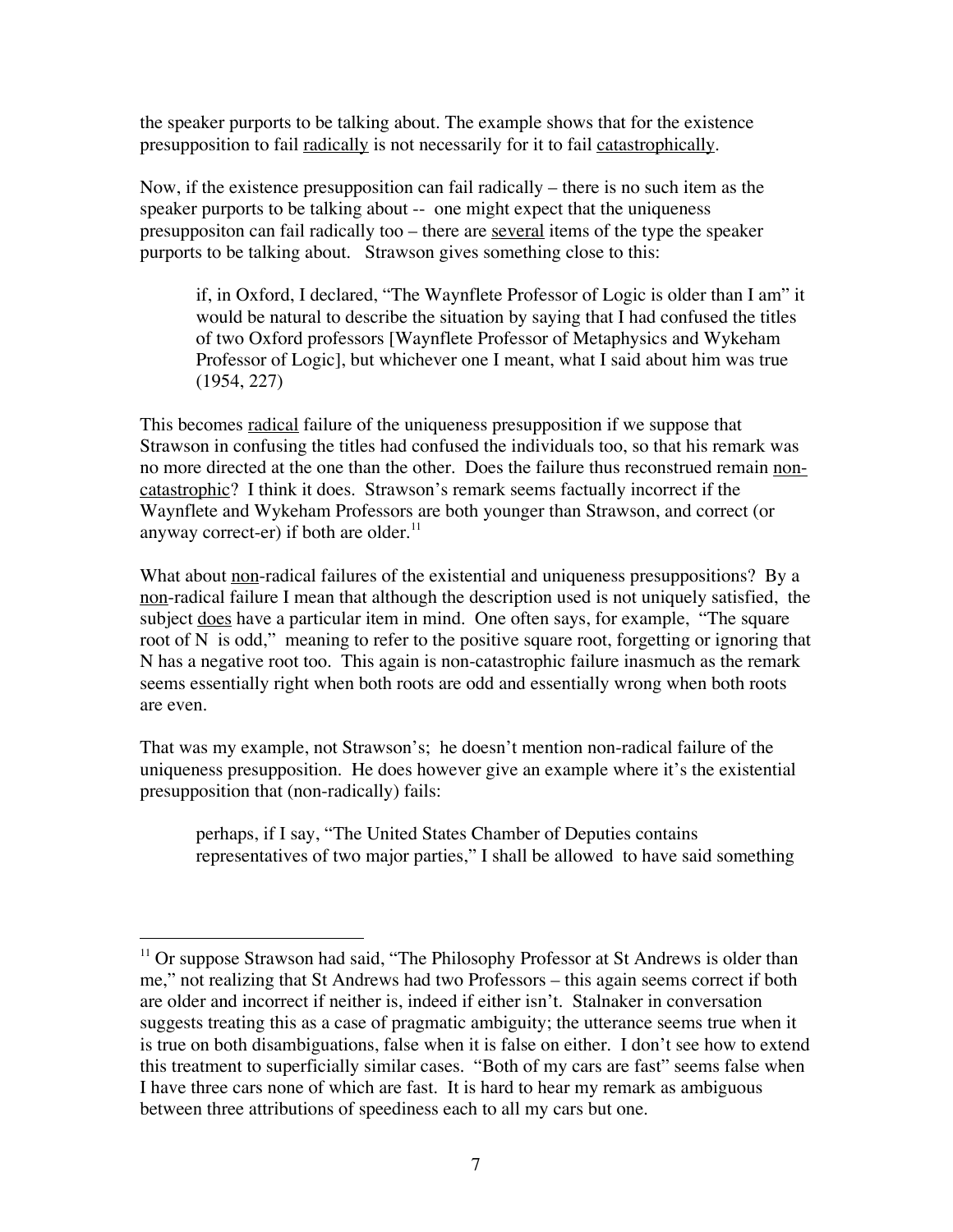true even if I have used the wrong title, a title, in fact, which applies to nothing  $(1954, 227)^{12}$ 

So although Strawson doesn't put it this way, his discussion suggests a four-fold classification along the following lines: $^{13}$ 

|                            | uniqueness presupposition | existential presupposition |
|----------------------------|---------------------------|----------------------------|
| radical failure of the     | Waynflete Prof of Logic   | lodger next door           |
| non-radical failure of the | square root of N          | <b>Chamber of Deputies</b> |

# **5. Earlier sightings: Stalnaker**

I want to emphasize the last of these cases because it is very like the examples that Keith Donnellan later uses to motivate the referential/attributive distinction -- e.g., "the man drinking a martini is a philosopher," when it's clear who is meant but he's drinking mineral water. Donnellan's examples were then picked up by Stalnaker to serve as his main and favorite illustration of NCPF. So we have in non-radical failure of the existential presupposition a bridge from Strawson to Stalnaker via Donnellan.

However Stalnaker changes the description of these cases in an important way. Strawson paints a mixed picture which has the speaker presupposing that the description is uniquely satisfied, and intending to refer with it to a certain object X. Stalnaker unifies the picture by making the intention into a second presupposition: the speaker presupposes first that the description is uniquely satisfied, second that it is uniquely satisfied by X. In the Chamber of Deputies example, this amounts to presupposing of a certain legislative body X (the lower house of the US Congress) that it is the Chamber of Deputies.<sup>14</sup>

Turning Strawson's referential intention into a referential presupposition may seem if anything to add to our problems. Before we had one failed presuppositions to work around, now we have two!

But Stalnaker's point about the referential presupposition is that, far from being an obstacle to evaluation, it is what enables evaluation, by pointing the way to an evaluable hypothesis, viz. that X (the lower house of the US Congress) has members from two

<sup>&</sup>lt;sup>12</sup> This example is important in the debate with Russell. Some empty-description sentences strike us as false, as Russell's semantics predicts. But others are such that "if forced to choose between calling what was said true or false, we shall be more inclined to call it true" (Strawson 1954, 227). Russell cannot claim too much of an advantage for plugging truth-value gaps, if he sometimes plugs in the wrong value. (I ignore the widescope negation strategy as irrelevant to the examples Strawson is thinking of.)  $<sup>13</sup>$  This classification is not meant to be exhaustive; perhaps, e.g., the description applies</sup>

to exactly one thing, but it's not the intended referent.

 $14$  Or better, maybe, the HR is a Chamber of Deputies etc. (so that the presupposition does not itself suffer from presupposition failure).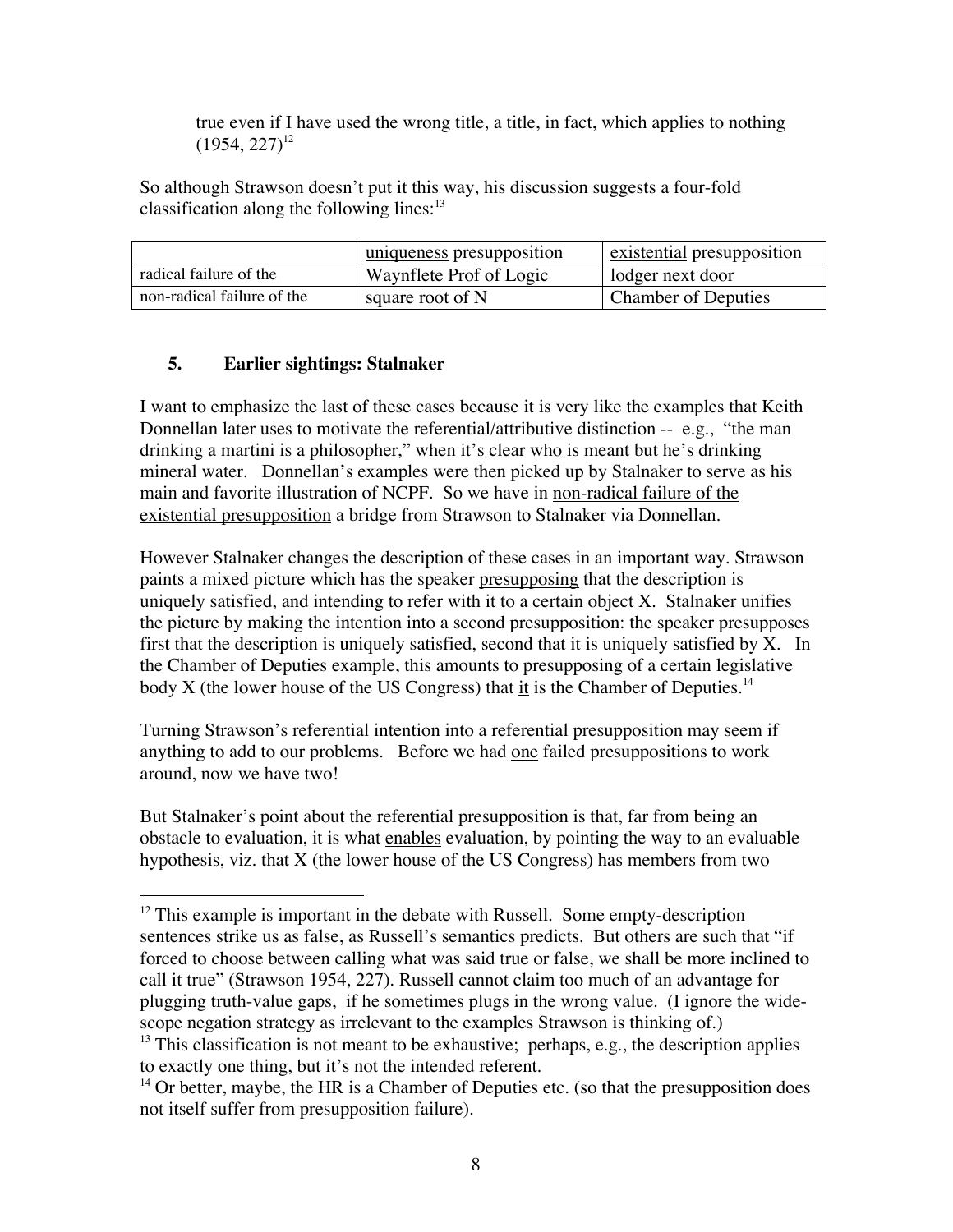major parties. I hope you'll forgive me if I explain how this works by an analogy with the Biblical figure Moses. The analogy is too good to resist, as the referential presupposition (call it as usual  $\pi$ ) resembles Moses in four ways.

There is first a similarity of initial predicament. The Israelites start out lost and confused – where do we go from here? Interpreters of "the US Chamber of Deputies has members etc." start out lost and confused too – how on earth are we to attach an evaluable content to this?

Second there is the guidance provided. Moses leads the Israelites to the promised land;  $\pi$ (which says, remember, that,  $X =$  The US Chamber of Deputies) leads interpreters to an evaluable content, viz. X has members from two parties.

Third is the element of early retirement. Just as Moses having led his flock to Israel does not follow them into it,  $\pi$  does not enter into the evaluable content. If you look at the proposition that X (the lower house of the US Congress) has members from two parties, it bears no trace of the presupposition that got us there viz. X is the US Chamber of Deputies.

Finally there is the element of sacrifice. Moses by staying out gives the settlers a shot at success; they will not be dragged down by his sins.<sup>15</sup>  $\pi$  by staying out gives the evaluable content a shot at success; the evaluable content can still be true even if  $\pi$  is false.

Stalnaker's example is this. Imagine I say, "The man in the purple turtleneck is bald," in a context where it is presupposed that the man in question is that man (Daniels). My statement still strikes us as true if Daniels is bald, never mind that no one is wearing a purple turtleneck. It is enough, according to Stalnaker, that Daniels is presupposed to be the one person around wearing a purple turtleneck:

it makes no difference whether that presupposition is true or false. The presupposition helps to determine he proposition expressed, but once that proposition is determined, it can stand alone. The fact that Daniels is bald in no way depends on the color of his shirt (1999, 43).

There is much truth in this marvelous passage. I have only one complaint about it, which is that Stalnaker never says how the presupposition is supposed to accomplish this task within the constraints imposed by his larger semantics. That the (false) referential presupposition staves off catastrophe seems more a datum to be explained than the explanation. This is why I say that not even Stalnaker makes clear how non-catastrophic presupposition failure is possible.16

<sup>&</sup>lt;sup>15</sup> The waters of Meribah incident.

<sup>&</sup>lt;sup>16</sup> Stalnaker might reply that there's no problem here. NCPF is possible for basically Kaplanian reasons. S has associated with it a "character" function mapping contexts (understood as sets of worlds) to propositions, and there is nothing to stop a set of worlds from being mapped to a proposition defined on worlds outside of the set. This is fine as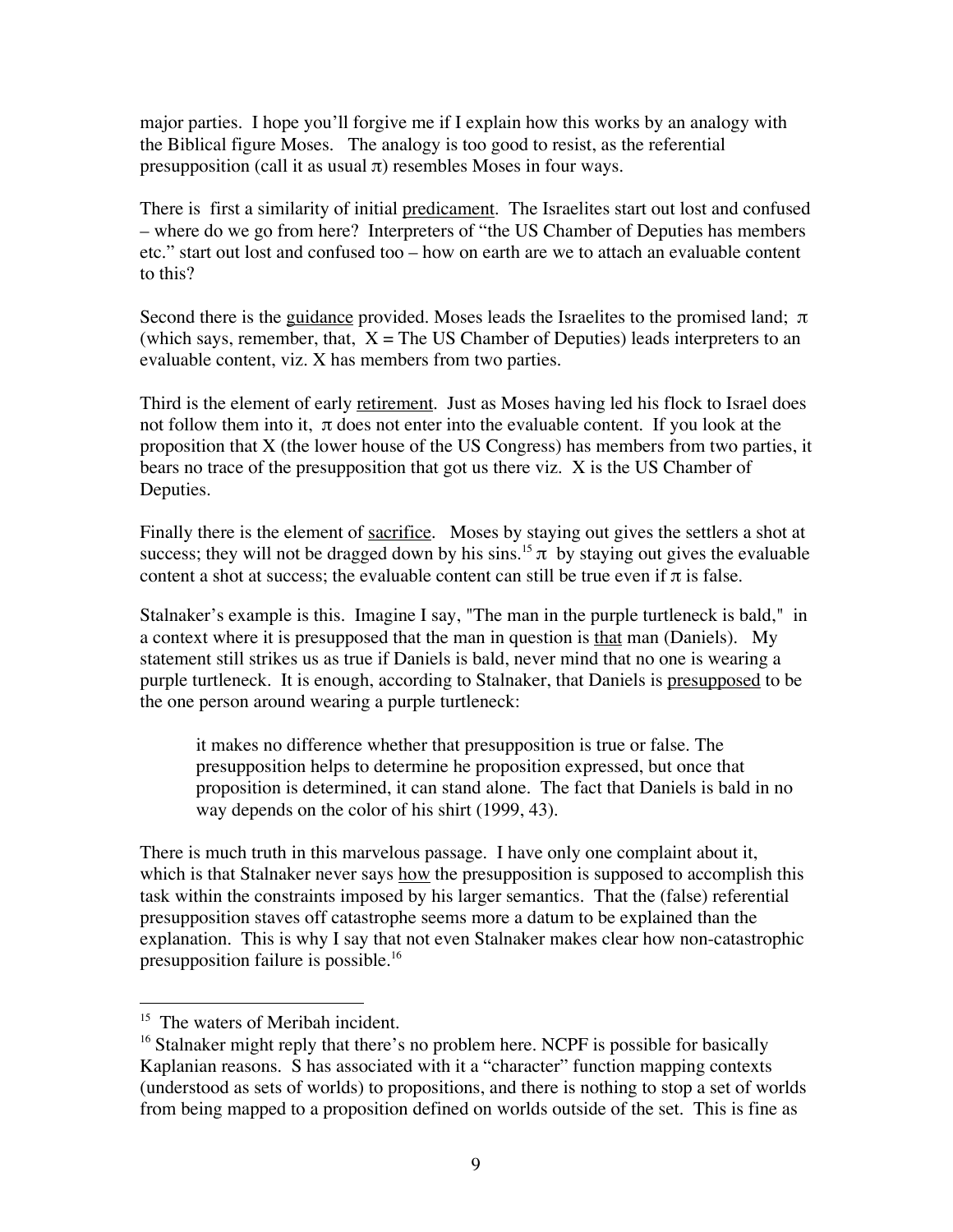So, to review. A sentence's presuppositions are (generally) no part of what what it says. Presuppositions can however function as determinants of what is said. The suggestion is that they can influence what is said equally well even if false.

Of course, it is one thing to make the suggestion, another to show how it can possibly be correct. Showing this will be difficult without an account of the mechanism by which presuppositions exert their influence. Because the issue really concerns that mechanism: does it ever in the course of its  $\pi$ -induced cogitations find itself wondering whether  $\pi$  is true?

So we need a story about how asserted content is arrived at. There are hints in the literature of three strategies for stripping away presuppositional content. The first tries to get at what S says by ignoring the possibility that  $\pi$  fails. The second tries to get at what S says by restoring  $\pi$  when it does fail. The third tries to get at what S says by asking what more than  $\pi$  needs to be true for S to be true. I will be arguing against the first two strategies and in favor of the third.

# **6. IGNORE (1st strategy)**

 $\overline{a}$ 

The idea here is that asserted content addresses itself only to  $\pi$ -worlds. It just ignores worlds where  $\pi$  fails. S's asserted content is a partial function mapping  $\pi \& S$ -worlds to truth,  $\pi \& \sim S$ -worlds to falsity, and non- $\pi$  worlds to nothing at all. There might seem to be support for this in Stalnaker:

in a context where we both know that my neighbor is an adult male, I say, "My neighbor is a bachelor," which, let us suppose, entails he is adult and a male. I might just as well have said "my neighbor is unmarried." The same information would have been conveyed (1999, 49).

Let's suppose that "the information conveyed" corresponds to what is said or asserted.<sup>17</sup> Then we are told in this passage that "My neighbor is a bachelor" and "My neighbor is

far as it goes, but one would like to know what these characters are and what are the graspable semantic rules that determine them. The worry is that NCPF is ubiquitous, and character as Kaplan understands it is not. Two-dimensionalists have been charged (not least by Stalnaker) with an undue optimism about the project of extending Kaplan-style semantics to the larger language. Stalnaker would be open to a similar criticism if he thought all NCPF could be explained on this basis. (He doesn't -- see the next note.) <sup>17</sup> Stalnaker also uses "what is said" for a proposition defined not only on π-worlds: "To make an assertion is to reduce the context set in a particular way…all of the possible situations incompatible with what is said are eliminated" (1999, 86). It is not clear to me how closely his "what is said" (he sometimes calls it "the proposition expressed") lines up with my assertive content, but I think the correspondence is not exact. Stalnaker's "what is said" is meant to be a kind of Kaplanian content, arrived at by evaluating S's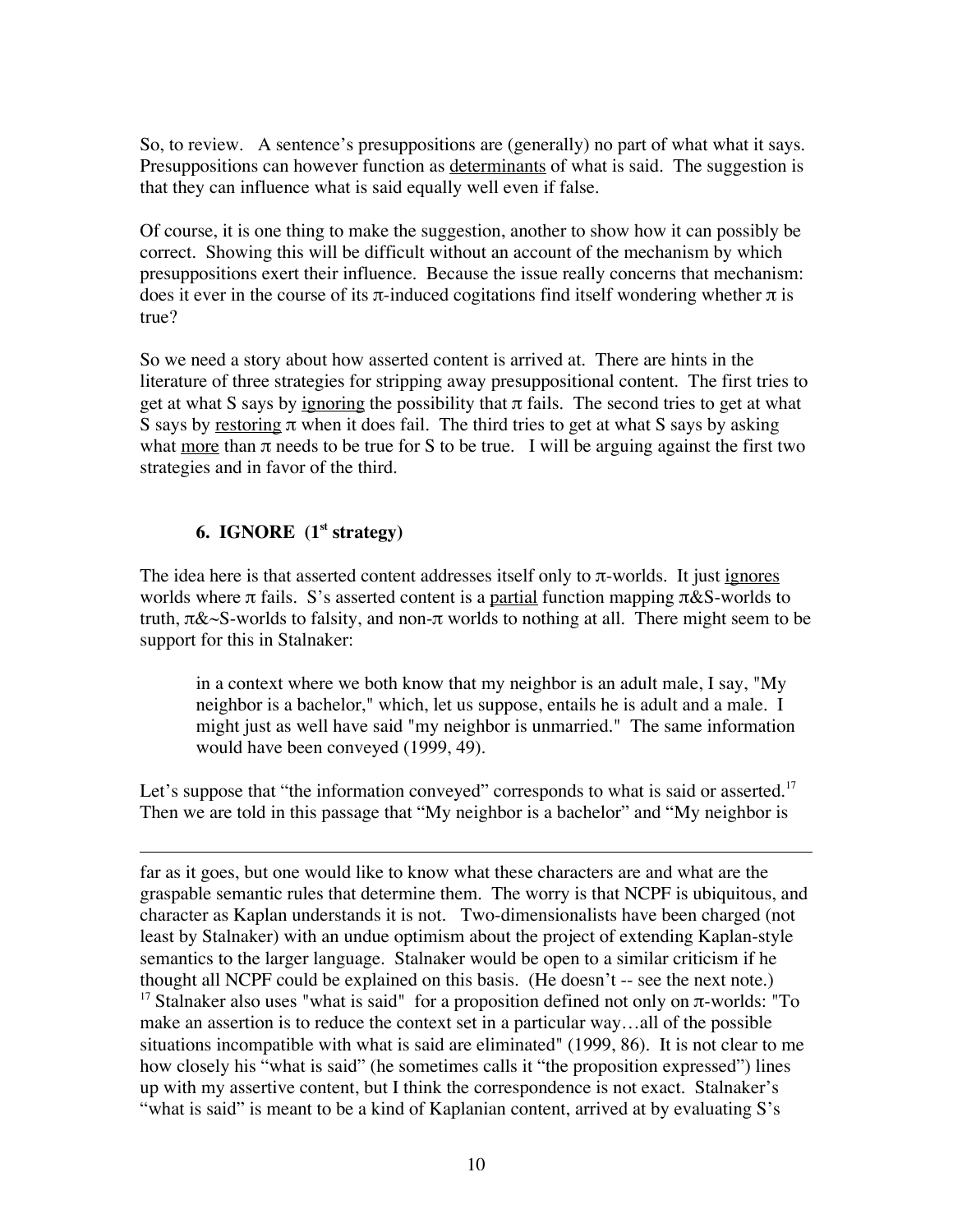unmarried" say the same thing in a context where it's presupposed that my neighbor is an adult male, Well, what is the easiest way to arrange for that result? It's to make what is said undefined on worlds where unmarriedness comes apart from bachelorhood – that is, worlds where my neighbor fails to be what he is presupposed to be, an adult male. So we arrive at the following analysis:

[1] S's asserted content S is the proposition that is true (false) in a  $\pi$ -world  $\underline{w}$  iff S is true (false) in w, and is otherwise undefined.<sup>18</sup>

But this is clearly a non-starter. It may have its uses in separating out asserted content when presuppositions hold.<sup>19</sup> But it isn't going to be much help when they fail, for the obvious reason that a proposition defined only on π-worlds says nothing about our world, if in our world  $\pi$  is false. That is, "The King of France is in my back pocket" sounds to most people just false. Intuitively this is a case of non-catastrophic failure; I have still made an evaluable claim even though France lacks a King. But there is nothing in the IGNORE proposition to support this judgment, for the IGNORE proposition is undefined on our world.

#### **7. Methodological Interlude**

 $\overline{a}$ character in the context of utterance. There is of course a function mapping contexts of utterance to assertive contents as defined below. But (as Stalnaker has himself stressed) not any old mapping from context to content counts as a Kaplanian character – only those mappings defined by semantic rules that speakers grasp as part of their basic semantic competence. So, I might think (\*) "all five of Ben's sisters speak French" has as its assertive content  $(**)$  all of Ben's sisters speak French  $-$  this is why the sentence counts as false if Ben only has four sisters and some don't speak French. I doubt (\*\*) would count for Stalnaker as the proposition expressed, the value of (\*)'s fixed Kaplanian character in a context where the speaker is misinformed about how many sisters Ben has. He would I suspect offer a different explanation of why (\*) strikes us as false: if we substitute for (\*) the sentence the speaker would have chosen instead had she not been laboring under a misconception, the proposition expressed by that sentence is false. This departs further from systematic semantics than I was proposing to go, and further than I think we need to go. Assertive content as conceived here is more outré than Stalnaker's liberalized Kaplanian content, but less outré than "the proposition expressed by the sentence one would have said instead, had the facts been known." That having been said, I try in the main text to ignore any possible differences between my assertive content and his proposition expressed.

<sup>18</sup> Note that this assumes nothing about S's truth-value in worlds where  $\pi$  fails. Let S be "The KoF is so and so." Russellians will call S false in worlds where France lacks a King. Strawsonians will say it is undefined. They agree, however, on S's truth-value in worlds where France has a unique King, and those are the only worlds that [1] cares about.

 $19$  I have my doubts, but never mind.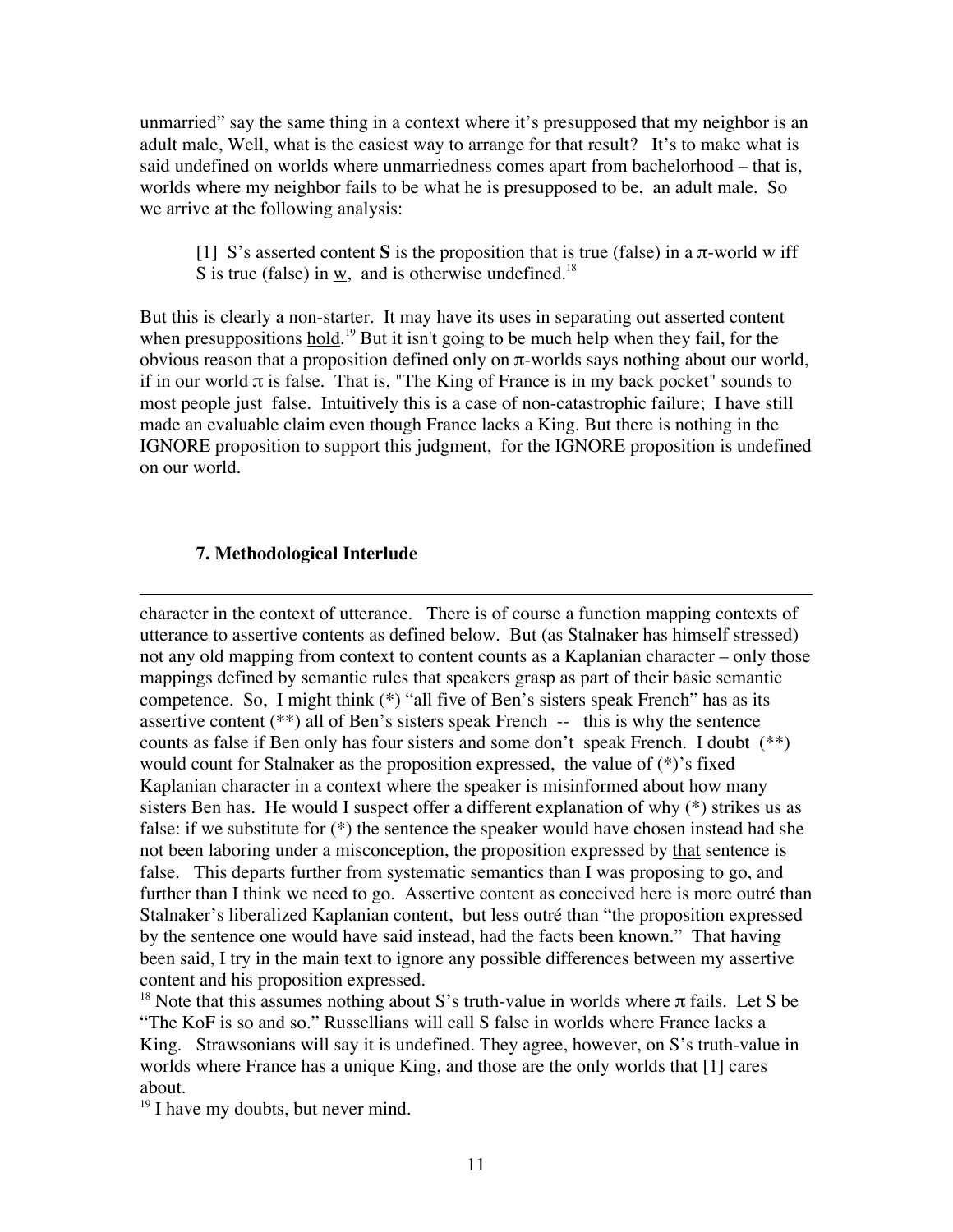I said that "The KoF is sitting in this chair" sounds to most people just false. Why not go further and declare that it really is false? Strawson for his part is reluctant to take this further step. He does not want to call statements like this false "in the primary sense." He prefers to say that

sometimes ...the word "false" may acquire a secondary use, which collides with the primary one (1954, 230)

I am going to follow Strawson in calling sentences like "The KoF is behind that door" false only on a secondary use of that term, and sentences like "The US Chamber of Deputies has representatives of two parties" true only on a secondary use of "true." This is to some extent a question of theoretical bookkeeping, but that's OK: some bookkeeping methods are better than others. Let me sketch briefly and somewhat dogmatically the approach I will be taking, and leave to a footnote the reasons for taking it.

Suppose S is uttered against the backdrop of certain presuppositions, some of which are false. S's semantic content is what it means in that context; its asserted content is what it says. S means to be addressing itself only to worlds where those presuppositions are satisfied. So those are the worlds on which S's semantic content is defined. Our world is not among them, so S's semantic content is undefined on our world.

But it doesn't follow from a sentence's meaning to address itself only to π-worlds that it doesn't wind up addressing itself to other worlds too. Imagine that S is a conjunction A&B, where A presupposes  $\pi$  but B does not. The usual theories say that a conjunction inherits the presuppositions of its first conjunct, so S presupposes  $\pi$  as well. Suppose we now add that B, which recall does not presuppose  $\pi$ , is false. Then we are inclined to reason as follows:

B is part of what S says, so if B is false in our world  $\omega$  then part of what S says is false in  $\omega$ if part of what S says is false in  $\omega$ , then (all of) what S says is false in  $\omega$ , so what S says is false in @.

This shows how what a sentence says  $-$  its assertive content  $-$  can be of wider application than what it means – its semantic content. S's assertive content is defined on our world (it is false) even though its semantic content is not defined (due to the falsity of  $S$ 's presupposition  $\pi$ ).

So much concerns the truth/falsity of contents, not sentences. At this point I just want to stipulate that it is a sentence's semantic content determines its truth-value, that is, S is true/false in  $\underline{w}$  iff its semantic content is true/false there.<sup>20</sup> Thus a sentence like "The

<sup>&</sup>lt;sup>20</sup> Three reasons for taking this line.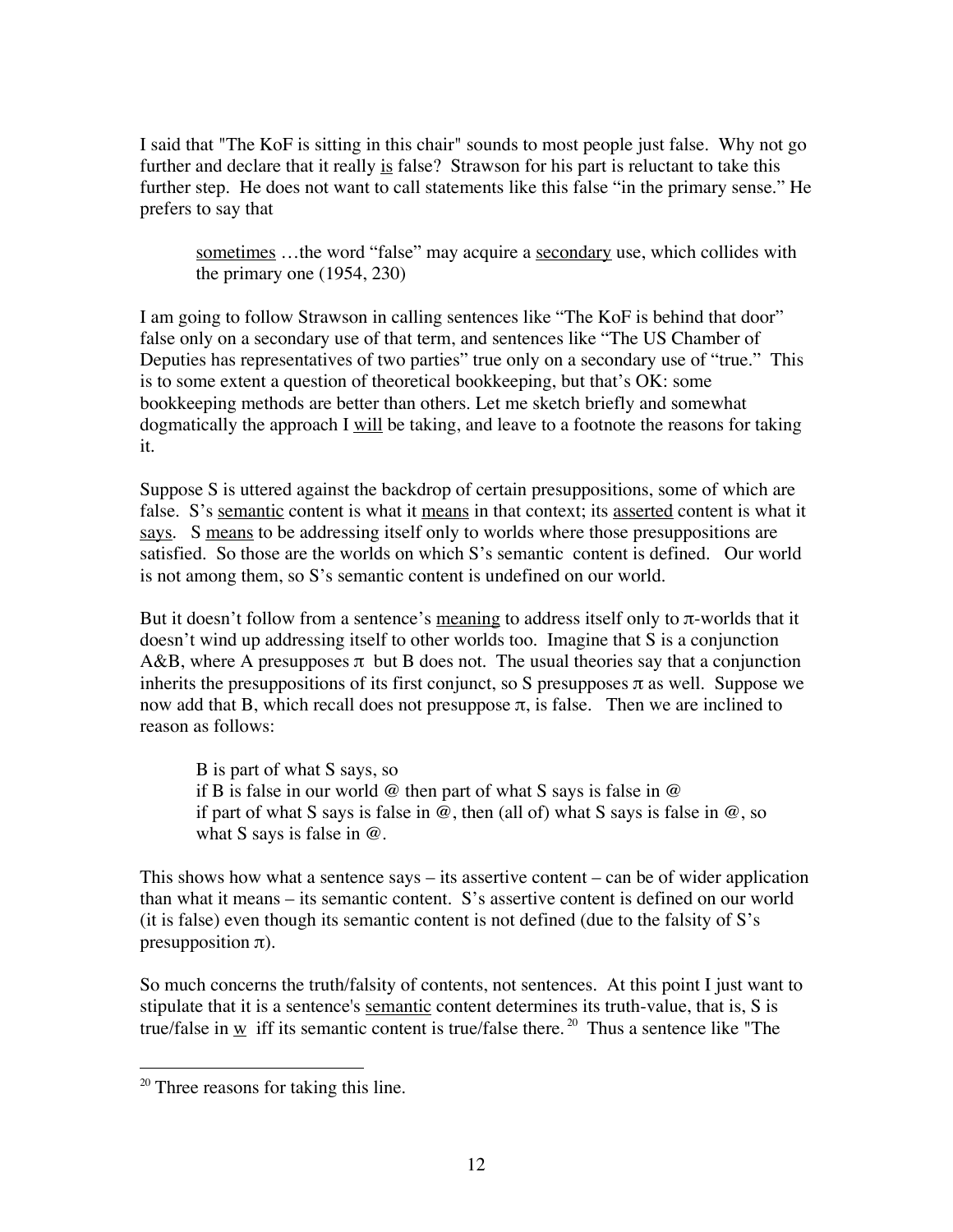KoF sits in this chair" is not in the strict semantic sense false, because its semantic content is undefined in worlds France lacks a King. $^{21}$ 

The question then becomes, why do sentences like this strike us as false? The answer is that truth-value intuitions are driven not by what a sentence means but what it says. And "The KoF sits in this chair" says something false, viz. that someone is in this chair. Both of our remaining strategies are aimed at carving out a notion of assertive content that extends semantic content in such a way as to predict our truth-value intuitions.

# **8. RESTORE (2nd strategy)**

For an example of a sentence whose aasertive content outruns its semantic content, consider "The KoF is bald & the QoE is bald." Even if we agree with the theories that classify it as gappy, there is still the feeling that it escapes on a technicality. The fact that the QoE has hair ought to falsify it, but is prevented from doing so by the intuitively irrelevant circumstance that France has no King. We have a similar feeling I think about

 $\overline{a}$ (1) Truth and falsity are supposed to be notions of basic semantic theory. But what strikes us as true or false can vary in ways that basic semantic theory should not be asked to explain. Consider three uttered sentences.

The F is G (straight assertion). The F is G (in response to a question). One of the Gs is the F.

The basic semantics of these three sentences ought to be the same, or at any rate not so different as to make for a difference in truth-value. But their perceived truth-values can differ. Strawson notes, for example, that although "The KoF is bald" normally seems unevaluable, as an answer to "what bald notables are there?" it strikes us as false. And "One of the world's bald people is the King of France" always strikes us as false. This strongly suggests that counting as true/false is a different matter from being assigned those values by the relevant theory. (I am indebted here to von Fintel 2004.)

(2) Allowing S truth-value only in  $\pi$ -worlds brings all presuppositions under the same formula: S presupposes  $\pi$  iff  $\pi$  is a precondition of its truth or falsity. The alternative is to have on the one hand Strawson-type presuppositions that do satisfy the formula and on the other hand Stalnaker-type presuppositions that don't. This is theoretically awkward and to be avoided if possible.

(3) One doesn't have to assume that, say, "The KoF is behind that door" really is false because we can explain our truth-value judgment another way. How a sentence strikes us truth-value-wise is driven not by what in context it means -- its semantic content -- but by what in context it  $says - by$  its asserted content. A sentence counts for us as false iff it says something false, and counts for us as true iff it says something true.

 $21$  See von Fintel 2004 and Beaver and Krahmer (ms).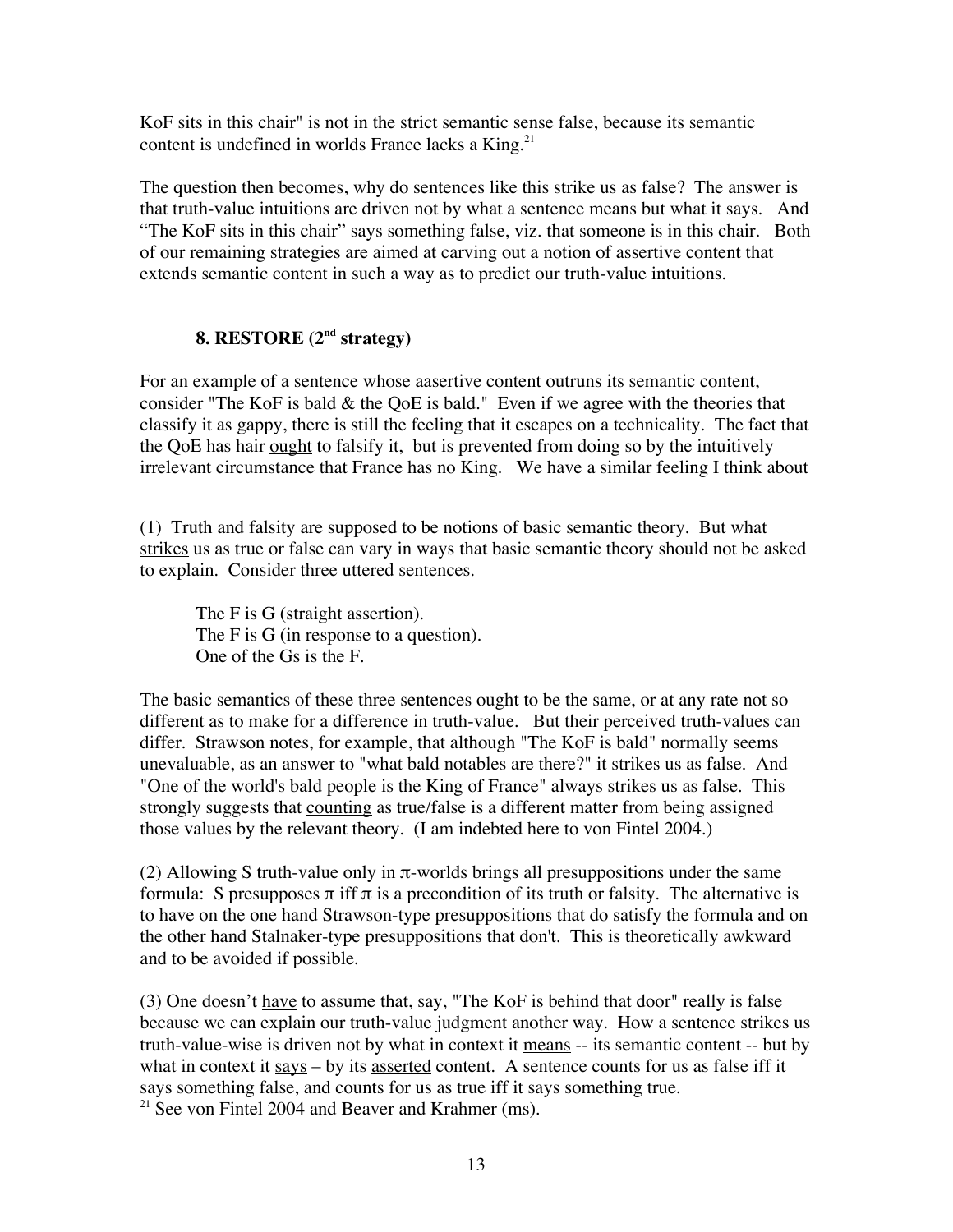"The KoF is sitting in this chair." The fact that there are no Kings in this chair is all set to falsify it, if only France's lack of a King would get out of the way.

One response to this obstructionism is to say, fine, if that's the problem, let's give France a King; then the deserved truth-value will shine through. This is the idea behind RESTORE. Instead of ignoring worlds where  $\pi$  fails, let's try to rehabilitate them, in the sense of bringing them back into line with  $\pi$ :

[2] **S** is true (false) in w iff S is true (false) in w-corrected-for-π.

Now of course we can't literally correct w for  $\pi$ ; changing w so that "it" verifies  $\pi$  is really substituting for  $\underline{w}$  a different world. But what we can do, and presumably this is the intent, is consider a world otherwise like w in which  $\pi$  holds.

[3] **S** is true (false) in w iff S is true (false) in the world closest to w where  $\pi$ holds.

This simplifies matters, because for S to be true (false) in the world closest to  $\underline{w}$  where  $\pi$ holds is, on standard theories of conditionals, precisely what it takes for a conditional  $\pi$  $\rightarrow$  S to be true (false) in w. So we can let the idea be this:

[4] **S** is true (false) in <u>w</u> iff  $\pi \rightarrow S$  is true (false) in <u>w</u>.<sup>22</sup>

Why does "The KoF is sitting in this chair" strike us as false? Well, even if France is supplied with a unique King, still he is not to be found in this chair. Why does "The KoF is bald" not strike us as false? Well, if France is supplied with a unique King, who knows how much hair that person will have? $^{23}$  So the RESTORE strategy has prima facie a lot going for it.

Still I am not optimistic. I don't doubt that for some similarity relation and some associated similarity-based conditional, it gives the right results. (The strategy I suggest below can be viewed in this light.) But if we confine ourselves to the conditionals we know of and have intuitions about -- the indicative and the subjunctive -- the strategy fails.

Russell was asked, if you are wrong and God exists, what will you say to him in the afterlife? He responded (not an exact quote), "I would ask Him why he did not give more evidence of His existence." I surmise from this that Russell believes a certain indicative conditional: if God exists, he is doing a good job of hiding it. This conditional is of the form  $\pi \rightarrow S$ , so our account predicts that even if (as Russell imagines) God does not exist, still the sentence "God is doing a good job of hiding his existence" ought to strike him as true, because what it says really is true. And something tells me that it doesn't.

<sup>&</sup>lt;sup>22</sup> I assume that  $\pi \rightarrow S$  is false iff  $\pi \rightarrow \sim S$  is true.

 $2<sup>23</sup>$  See Lasersohn 1993 and von Fintel 2004.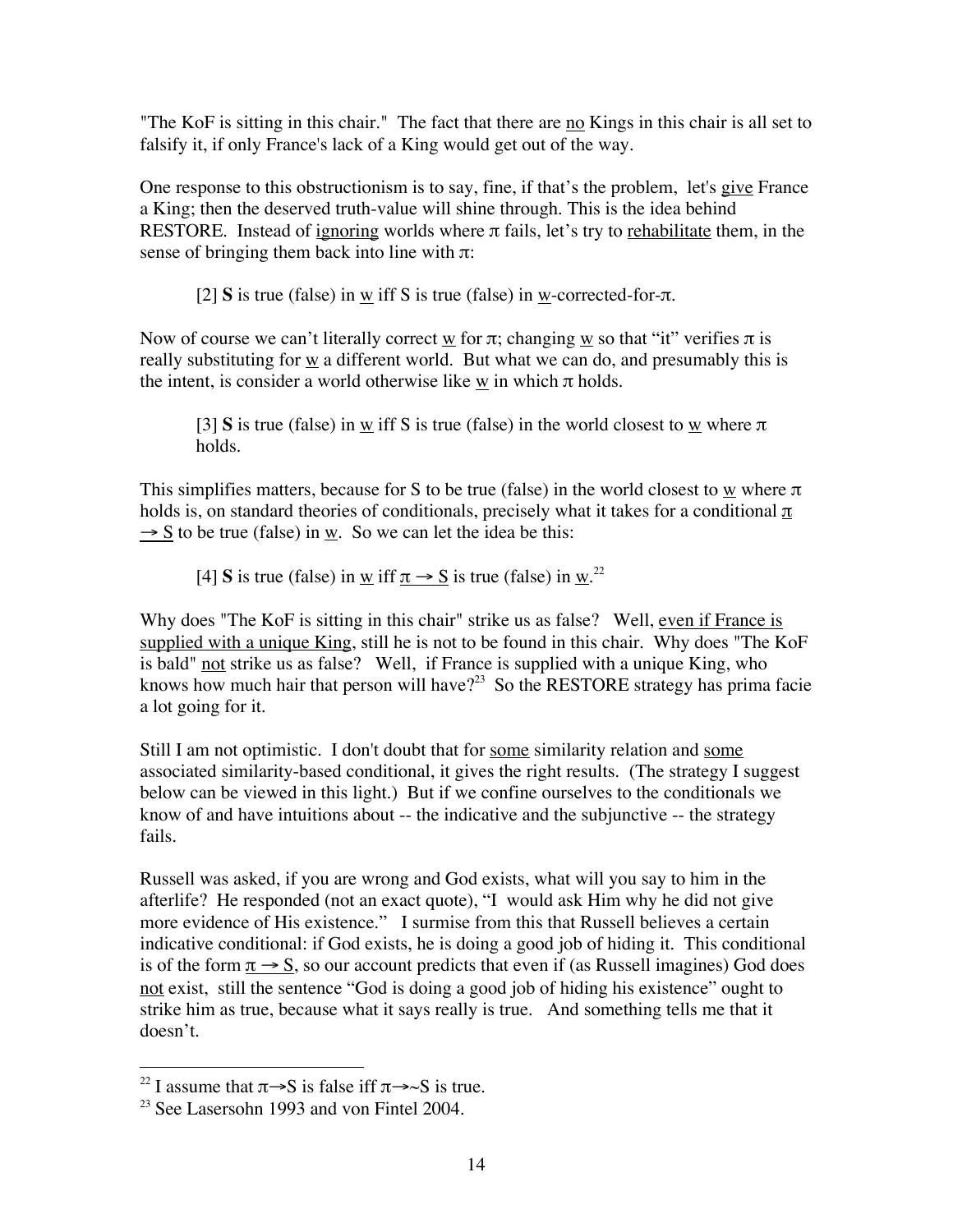Now to the extent that God would have revealed himself had he existed, the subjunctive version avoids this problem. But, switching back to the King of France, there are plenty of KoF-sentences that would have been true if the KoF had existed, but strike us as false given that he does not exist. Take again "The KoF is sitting in this chair." Initially this strikes us as false, but suppose for the sake of argument that this is the long lost French throne, so the KoF would be sitting in it if he existed. Then the subjunctive analysis predicts that our feeling about this sentence should change; we should now agree with it. And clearly we don't. It doesn't make it any more plausible to suppose that the KoF is sitting in this chair to be told that he would be sitting in it if he existed.

# **8. SAY-MORE (final strategy)**

Go back to the passage where Stalnaker has us choosing between "my neighbor is a bachelor" and "my neighbor is unmarried," in a context where my neighbor's adult maleness is presupposed. He first says that the information conveyed would be the same. But in a part of the passage we didn't get to, he sticks in the word "increment" before "information":

the increment of information, or of content, conveyed by the first statement is the same as that conveyed by the second (1999, 49).

The word increment suggests that we are to ask what more it takes for S to be true, supposing that the requirement of  $\pi$ 's truth is waived or assumed to be already met. This suggests the SAY-MORE strategy, so-called because it identifies what S says with what <u>more</u> S asks of a world beyond that it should verify  $\pi$ .<sup>24</sup>

Determining these additional requirements may sound like a tricky business, but it is not so different from something we do every day, namely, look for the missing premises in an enthymematic argument. The question what further conditions (beyond  $\pi$ ) a world has meet to verify S is basically the question of what premises have to be added to  $\pi$  to make the following argument valid:

> π ???

<sup>&</sup>lt;sup>24</sup> Suppose we use  $prop(\pi)$  for the properties a world needs for  $\pi$  to be true in it, prop(S) for the properties a world needs for S to be true in it, and  $prop(S\pi)$  for the additional properties π-worlds must have to be worlds where S is true. It is not in general the case that  $prop(S\lor t) = prop(S)\text{prop}(\pi)$ . An analogy might be this. A rich man can get into heaven only by giving lots of money away; so prop(heaven-goers\rich) includes giving lots of money away. But giving money away is not in prop(heaven-goers)\prop(rich), because lots of people who don't give money away still get into heaven, namely those who aren't rich. Conversely properties in prop(heaven-goers)\prop(rich) need not belong to prop(heaven-goers\rich).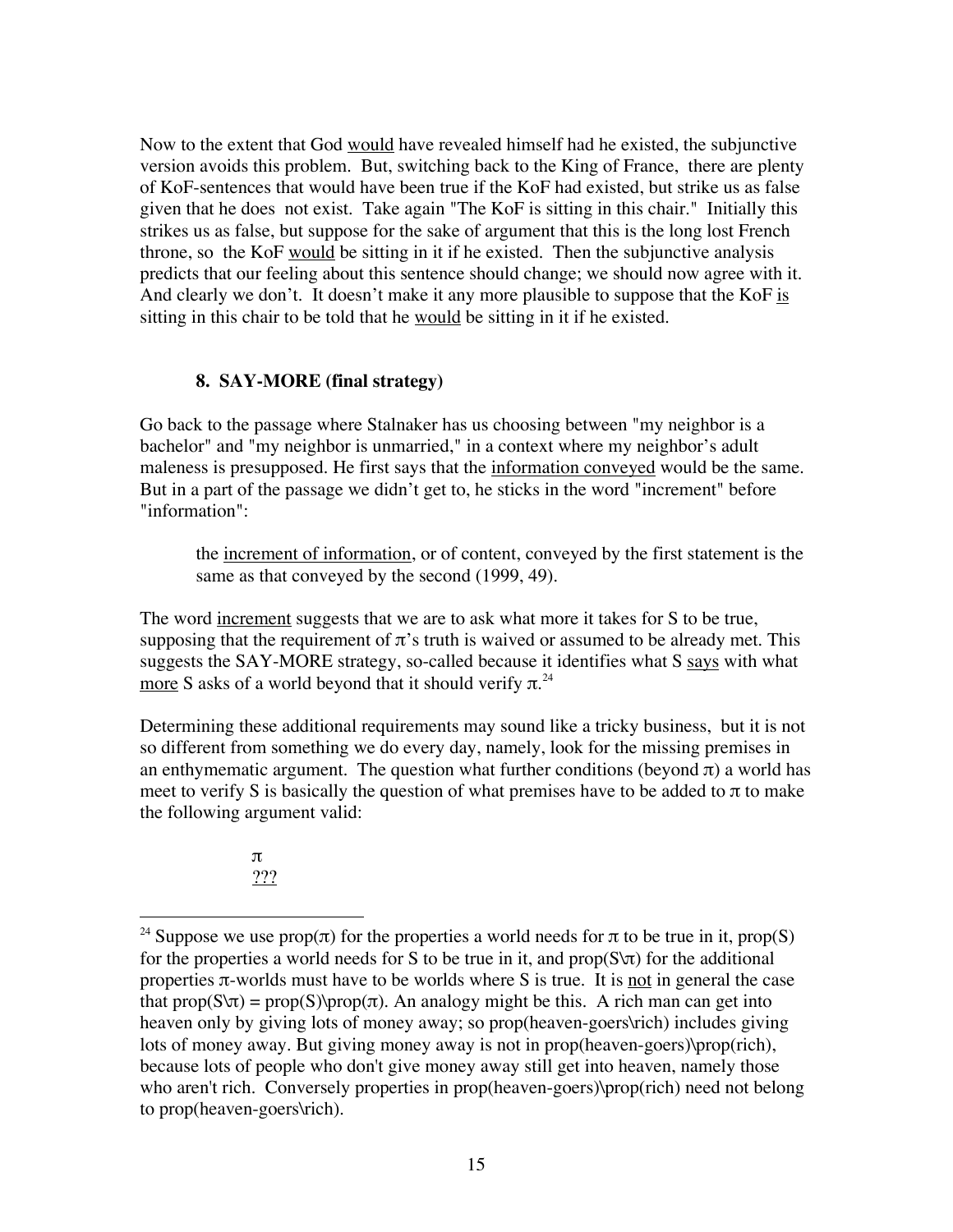S

So we can put the SAY-MORE strategy like this:

[6] **S** is whatever it takes to bridge the logical gap between  $\pi$  and S.

An example to show how it works. Someone utters the sentence, "the man with the martini is a philosopher," where it's presupposed that the man in question is that man. What has to be added to the assumption that that man is the one drinking a martini to get the result that the man drinking a martini is a philosopher? This is like asking how we can plug the gap in the following argument:

That man is the one drinking a martini  $(\pi)$ ????????????????????????????????? The man drinking a martini is a philosopher (S).

Clearly the premise you need is that that man is a philosopher. That is enough to reach the conclusion S and a stronger premise would take you beyond S. It is this missing premise more or less that is to serve the assertive content of S.

A second example brings out some of the complexities. Imagine that Hilda assumes Principia Mathematica had a single author, and believes that that author was born in France. She gives voice to this belief by saying, "The author of PM was born in France." This statement strikes us as false, and we want to explain the feeling by showing that what is said -- the asserted content -- is false. To find the asserted content, we ask, what does it take to fill the gap in the following argument?

PM had a single author  $(\pi)$ ??????????????????? The author of PM was born in France (S)

This time there is more than one way of doing it. One gap-bridger would be "Some PM author was born in France."Another, on the face of it equally good, is "All PM authors were born in France." It doesn't matter in this case whether we take the assertive content to be the some-claim, the all-claim, or (as I prefer) their conjunction, "some and all PM authors were born in France," since each of the three claims is false.<sup>25</sup> The suggestion is that this is not an accident, that "The author of PM was born in France" strikes us as false precisely because even if we waive the sole-author requirement, the <u>further</u> requirements it imposes on top of sole-authorship aren't met either.

<sup>&</sup>lt;sup>25</sup> An example to show why the conjunction works best: Hilda thinks the sole author was Whitehead. Knowing that Whitehead lived for a while on Bates St in Cambridge, she says, "The author of PM lived on Bates St." To explain the feeling that this is false, we need "All PM authors lived on Bates St." to be part of its assertive content. To explain the feeling that Hilda's statement is still false if PM has no author, we need "Some PM authors lived on Bates St." to be part of the assertive content.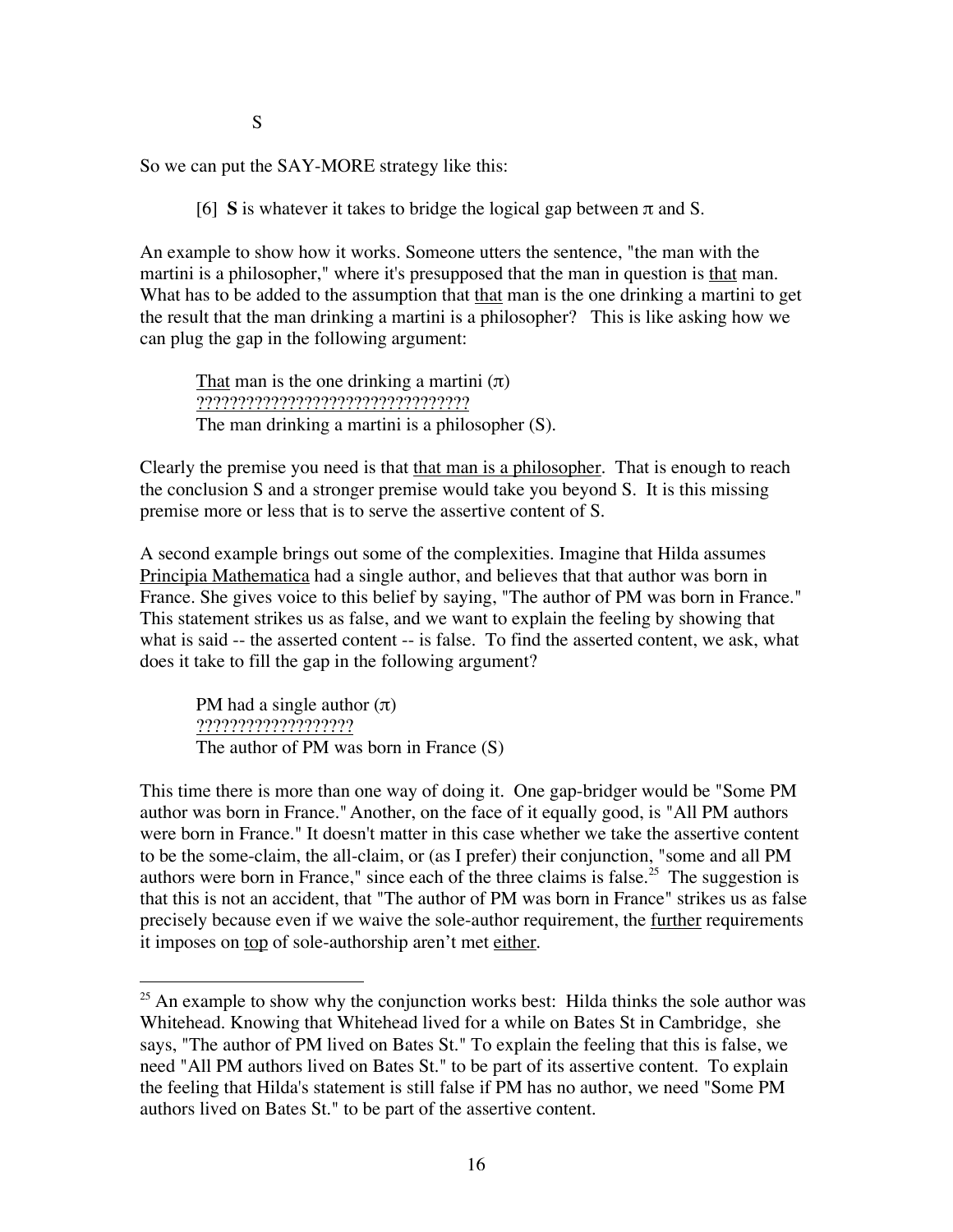I don't say it is always easy to work out which premises R fit into the logical gap between π and S. On the one hand R shouldn't repeat information already found in π. Put this by saying that R should "pick up where  $\pi$  leaves off." On the other hand the desired conclusion is S, not anything stronger. Put this by saying that R shouldn't be a "bridge too far." I will leave to an appendix my attempt to make these conditions precise. But the rough idea is this.

First the "bridge too far" requirement. R is a bridge too far iff R&π is stronger than S. So R is not a bridge to far iff S is at least as strong as  $R\&\pi$ . And that is just to say that S implies R& $\pi$ . S implies  $\pi$  automatically since S is true only if S is defined only if  $\pi$  is true. So the requirement is really just that S implies R, presumably in the sense that every S-world is an R-world. <sup>26</sup>

The "pick up where  $\pi$  leaves off" requirement is trickier. The idea I take it is that R should have no trace of  $\pi$  in it. Here's how I would analyze that, again leaving the technicalities to the appendix:

- [7] R is  $\pi$ -free iff either
- (i) R is false, and could be false for the very same reason even if  $\pi$  were true, or
- (ii) R is true, and could be true for the very same reason even if  $\pi$  were false.

Rewriting [6] with these clarifications in mind, we get

[8] **S** is the sum total of S's  $\pi$ -free implications.

This way of putting it further clarifies how a sentence that is undefined due to presupposition failure can nevertheless count as false. S counts as false because it has consequences whose weaker presuppositions make them more amenable to evaluation, and some of those consequences really are false.

Take "The KoF is sitting in this chair." It implies "someone is in sitting in this chair;" "someone is sitting in this chair" doesn't suffer from presupposition failure, so we can evaluate it; it is false. No big surprise if a sentence that implies falsehoods strikes us as incorrect!

 <sup>26</sup> Implication should preserve definedness as well. Otherwise "The KoF is bald" π-free implies the false "Among the bald people is a French King." To say implication preserves definedness is basically to say that S does not imply R if R presupposes anything that S doesn't. This fits with the idea that S counts as false because it might imply an R whose weaker presups give it a better chance of being evaluable, an R that turns out to be false.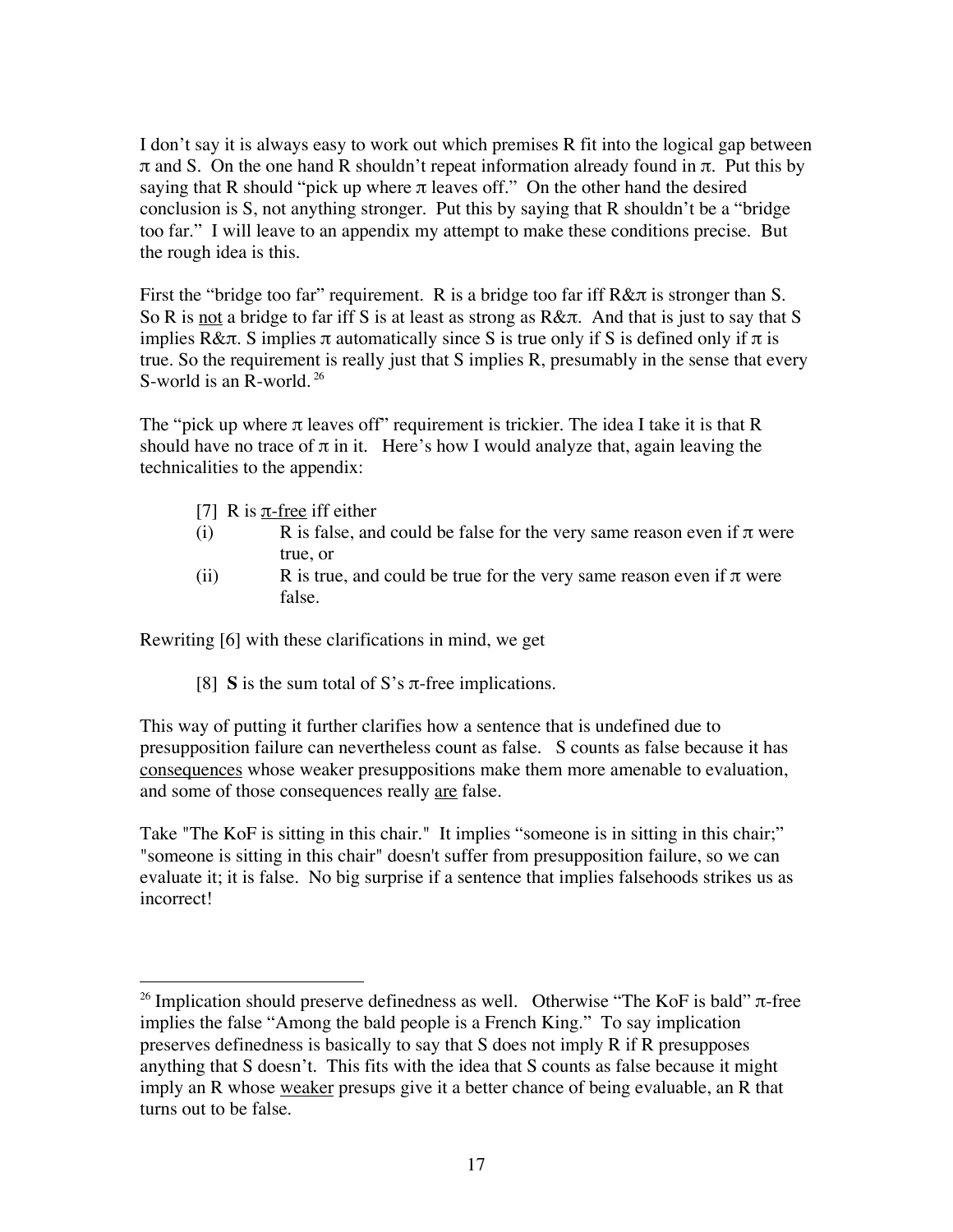Actually though implying falsehoods is not enough. S is undefined on worlds where  $\pi$ fails; so it is true only where  $\pi$  is true; so it implies  $\pi$ . But then sentences whose presuppositions fail automatically imply falsehoods, namely the presuppositions themselves.

Take "The KoF is bald." It implies "France has a King"; "France has a King" doesn't suffer from presupposition failure, so we can evaluate it; it is false. "The KoF is bald" also implies falsehoods that are not  $\pi$  exactly but contain in them traces of  $\pi$ , e.g., "France has a bald King."

What we should have said then, and what [8] instructs us to say, is this: no big surprise if sentences with false  $\pi$ -free implications strike us as false. Now though we need to check that "France has a bald King" is indeed not a π-free implication of "The KoF is bald." Ask yourself, could "France has a bald King" have been false for the same reason even if France had a King? Well, the reason "France has a bald King" is false is that France has no King. Clearly it could not have been false for that reason in a world where France has a King.

# **9. When does S make a claim?**

One can distinguish several big questions about presupposition failure. First, how can it fail to be catastrophic? Second, why is PF sometimes catastrophic – the whole assertive enterprise is wrecked – and sometimes not, e.g., "The KoF is in my back pocket"? Third, limiting ourselves to the non-catastrophic cases, why do some of these strike us as true and others as false? We're now in a position to address all of these.

How is NCPF so much as possible? Stalnaker gave the outlines of an answer:  $\pi$  helps to determine the proposition expressed (what is said);  $\pi$ 's truth-value is not directly relevant to its role as proposition-determiner; and the proposition determined is not limited to worlds where  $\pi$  is true. How do we know, though, that false  $\pi$ s can play the same determinative role as true ones? Don't we need to look at the mechanism by which π exerts its influence?

Now that we have some idea of the mechanism, we can see that truth-value doesn't really come into it.  $\pi$  could have either truth-value and still serve as one end of the logical gap between  $\pi$  and S. And it is by serving as one end of that gap that it contributes to what is said. Similarly, whether R is a  $\pi$ -free implication of S is a function more of  $\pi$ 's content than whether that content obtains.

So that's our explanation of how NCPF is possible. It may seem that we have succeeded too well. If  $\pi$ 's falsity is irrelevant to its role in determining assertive content, why is PF ever catastrophic?

This would be a good question if catastrophic PF had been defined as PF depriving S of assertive content. But that is not how we defined it. PF is catastrophic if it has the result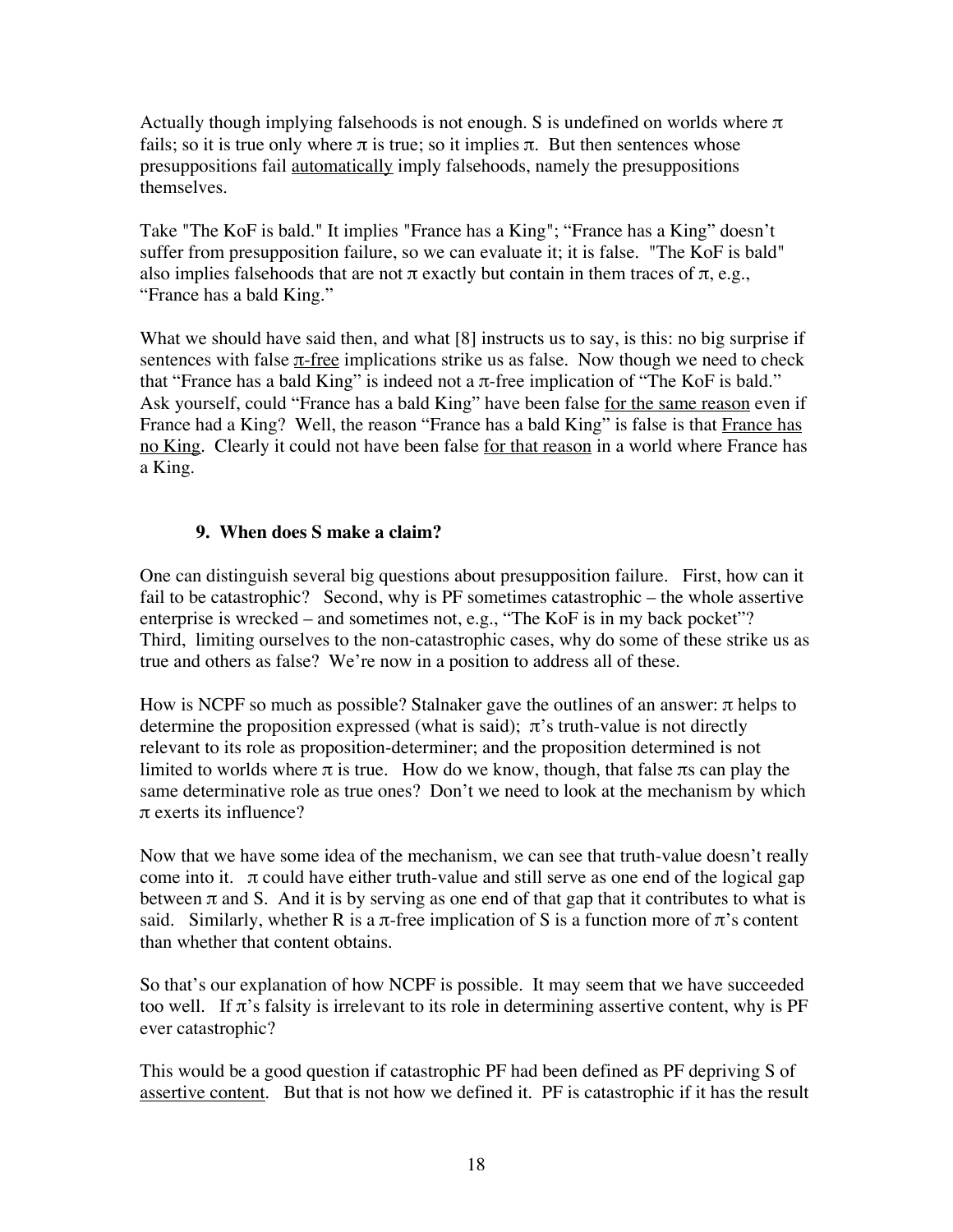that S makes no claim. And there is reason to doubt that every S with an assertive content counts as making a claim.

The reason is this. Part of what is involved in S's making a claim is that for matters to stand as S says is for them NOT to stand as  $\sim$ S says. And there might be some sentences S that are so tainted by their association with  $\pi$  that they and their negations cease to disagree when  $\pi$  fails. These are the sentences that I would describe as making no claim.

[9] S makes a claim iff: if **S** is true, then **~S** is false.

Catastrophic failure occurs when

[10] S makes no claim: **S** is true and **~S** is also true.

Consider "The KoF is bald." To find its assertive content we ask, what beyond France's having a unique King is required for the KoF to be bald? The candidates are, let's say, (i) France has a bald King, and (ii) any French Kings are bald. We have already seen that (i) is not  $\pi$ -free, because it is false for a reason incompatible with  $\pi$ , namely France's lack of a King. What about (ii)? Its truth-maker (again, France's lack of a King) is consistent with  $\pi$  being false, so (ii) is  $\pi$ -free. It appears that there is nothing for "The KoF is bald" to say but any French Kings are bald, and nothing for its negation to say but Any French Kings are non-bald, that is, France has no bald Kings.. Both propositions are true; so according to [9], "The KoF is bald" makes no claim, and according to [10], "The KoF is bald" suffers from catastrophic presupposition failure.

# **10. When is the claim S makes true/false?**

This leaves the question of what distinguishes the presuppositionally challenged sentences that count as true from the ones that count as false. First a stipulation: the claim S makes -- when it makes a claim – is its assertive content. Given this stipulation, truth-value judgments are explained like this:

[11] S counts as true (false) iff it makes a true (false) claim.

Take "The KoF is sitting in this chair." What  $\pi$ -free implications does it have? One obvious implication is this chair contains a French King. Is the reason this is false compatible with  $\pi$  being true? It is false because no one is sitting in the chair, or no King is etc., or no French King is etc.<sup>27</sup> All of these are compatible compatible with France's

<sup>&</sup>lt;sup>27</sup> Note that that  $France lacks a King does not make "This chair contains a French King"$ </u> false, since it does not imply the latter's presupposition that there is such a thing as this chair. What about France lacks a King and there is such a thing as this chair? This is formally eligible but a better -- more proportional -- candidate for the role is This chair is empty (see Yablo 2003 and note 36). It is true we are walking a fine line here, for "The King of France weighs more than this chair" does not strike us as false. If "The KoF sits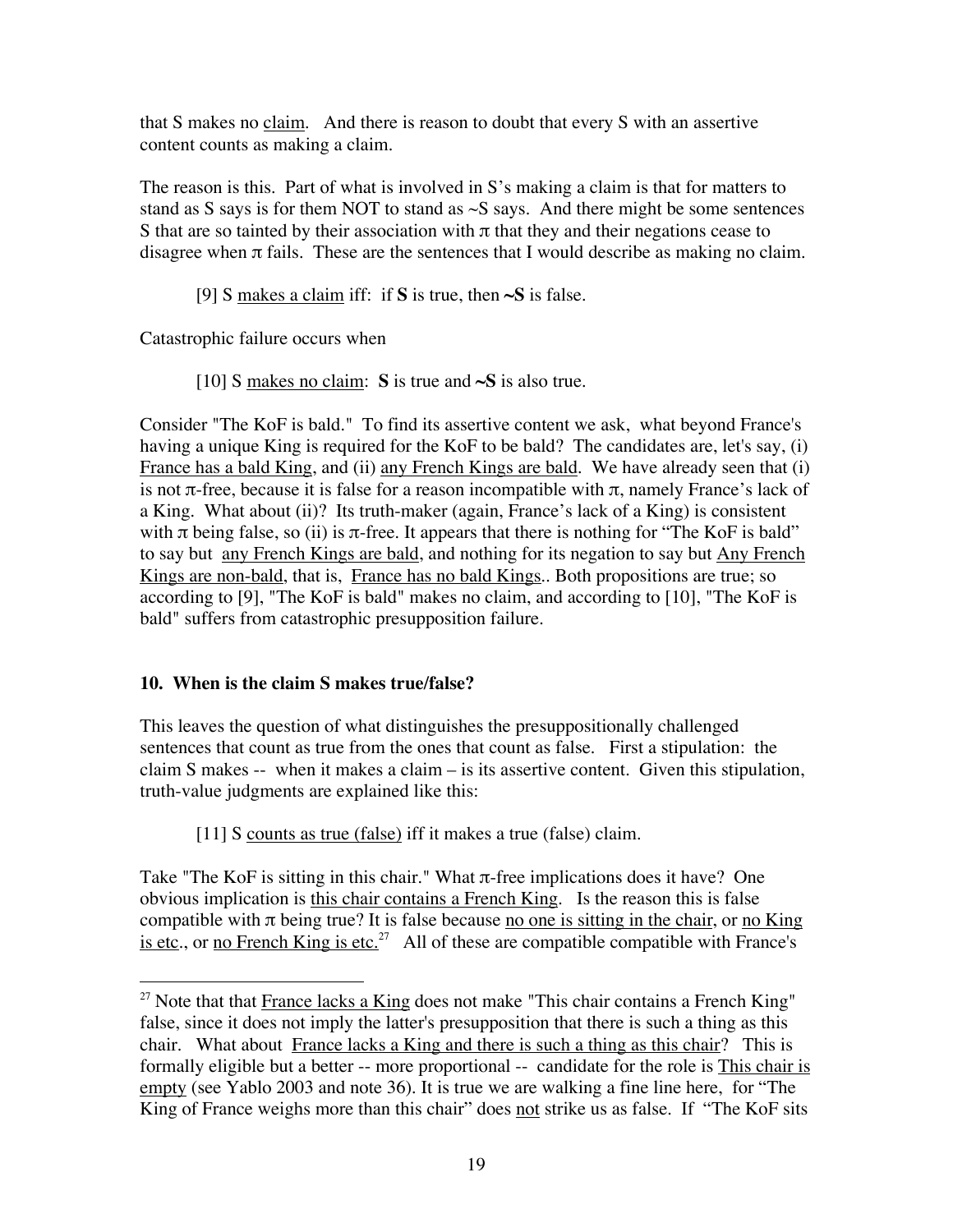having a unique King. It looks then like "The KoF is sitting in this chair" claims in part that this chair contains a French King. That doesn't appear to be so, so the claim counts as false.

A couple of examples finally of counting as true despite PF. The first will use a concrete term, the second, to move us back to the ontological relevance of NCPF, will use a term that's abstract.

A long time ago you'll recall there were two popes, one in Rome, the other in Avignon. Imagine that you check into a monastery, and scrawled on the bedpost you read, "The pope slept here." Suppose that both popes slept in the bed in question. Then it seems the inscription strikes us as intuitively true (how could a double success be a failure?). To check this against the theory, we must hunt around for  $\pi$ -free implications of "The pope slept here." One such implication is that some pope slept here; another is that all popes slept here. So far then it looks like the assertive content is that some and all popes slept here. It is because this is true in the imagined circumstance that "The pope slept here" counts for us as true.

Now an example from John Burgess and Gideon Rosen. Imagine I look into my back yard today and see one cat, look into the yard tomorrow and see two cats, etc. I form the hypothesis that this pattern will continue forever. How do I express this in English?

"for all  $n, n$  = the number of cats in the yard on the nth day."

I presuppose in saying this that no matter what day it is, there is a unique thing that numbers the cats in my yard on that day. Now consider the statements on this list:

on the first day there is one cat in my yard on the second day there are two cats in my yard on the third day there are three cats etc. ……

 $\overline{a}$ 

in this chair" π-free implies the false "A French King sits in this chair," why doesn't "The KoF is heavier than this chair"  $\pi$ -free imply the false "A French King is heavier than this chair." The answer is that "A French King is heavier than this chair" is not  $\pi$ free, because there is no better candidate for falsity-maker in this case than France lacks a King and there is such a thing as this chair. No simple fact about the chair itself falsifies "A French King is heavier than this chair" as the chair's emptiness falsifies "A French King sits in this chair." Note more generally that "The KoF bears R to X" does not usually count as false when R is an "internal relation" like taller-than or heavier-than -- a relation that obtains in virtue of intrinsic properties of the relata. The proposed explanation is that facts purely about  $X$  do not suffice for the falsity of "A French King" bears R to  $X^{\prime\prime}$ ; France's lack of a King has to be brought in, which makes the implication no longer π-free. (See also the discussions in Donnellan 1981 and von Fintel 2004.)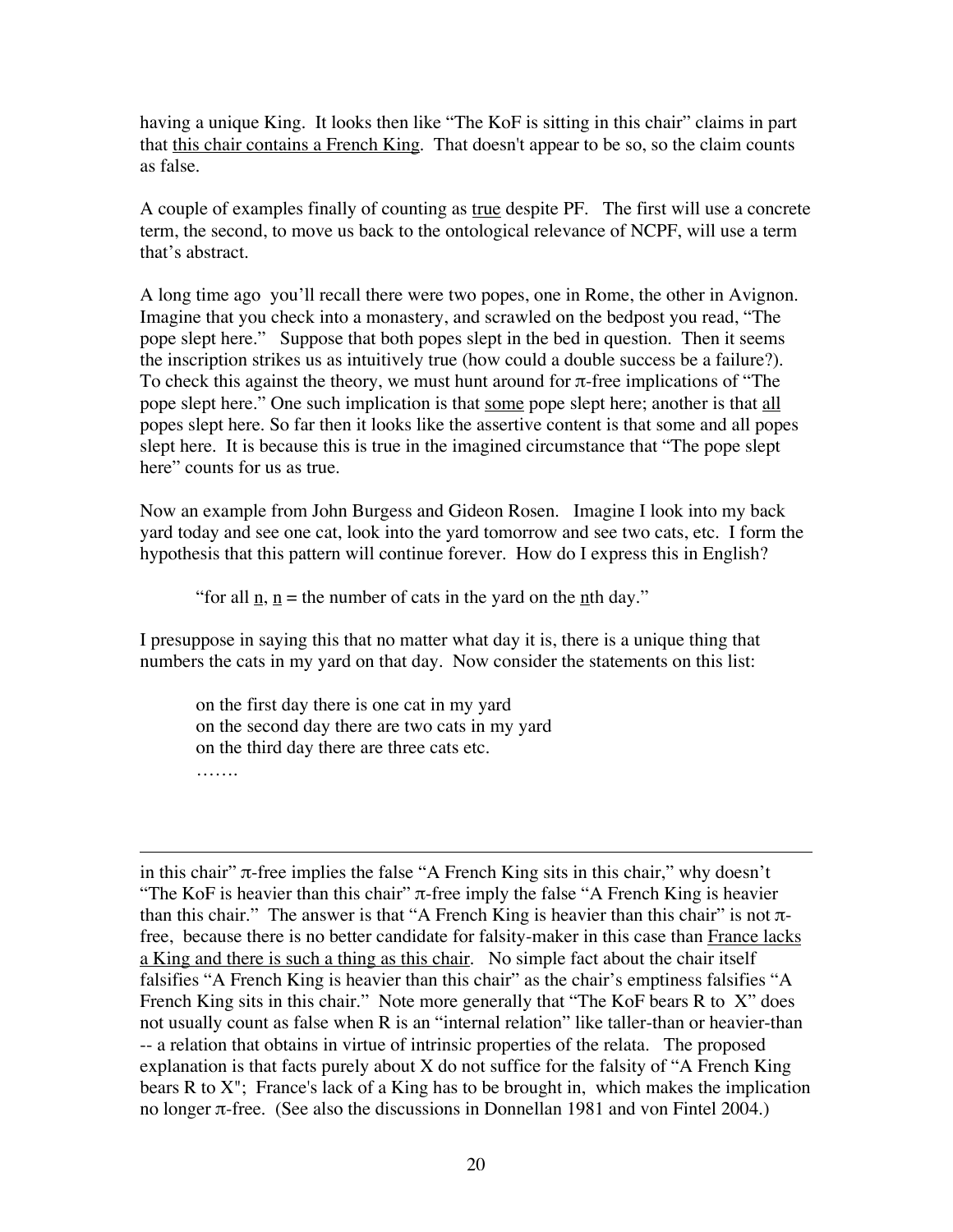All of them are implied by my hypothesis, and it is easy to see that each is a  $\pi$ -free implication. A typical falsity-maker is the fact that on the third day there are no cats in my yard. That there are no cats in my yard can happen just as easily in platonistic worlds (where  $\pi$  holds) as in nominalistic worlds. A typical truth-maker is the fact that on the third day the cats in my yard are Zora, Teasel, and Yossele. For the cats in my yard to be Zora, Teasel, and Yossele can happen just as easily in nominalistic worlds (where  $\pi$ fails) as in platonistic worlds.

Now I haven't argued that these are all the  $\pi$ -free implications. But if they are, then what my hypothesis says is that on the first day there is one cat, on the second there are two, and so on. It follows that whether the hypothesis counts for us as true is completely a matter of how many cats there are in my yard on which days; the existence of numbers plays no role whatsoever.

# **11. Sketchy parting thoughts about abstract ontology**

Quine says somewhere that I am ontologically committed to whatever my theory "presupposes." If my theory presupposes numbers, as it certainly seems to do, then I am committed to numbers.

Part of the message of this paper is that the first premise here is exactly wrong. I may be committed to what my statements say. But I am not committed to what they presuppose, because the presuppositions are not being put forward as true.

A different argument for abstracta goes like this. Terms that make a systematic enough contribution to the apparent truth-value of their containing sentences are ipso facto terms that refer. Numerical terms do this. So numerical terms refer.

Once again the basic premise is wrong. "The King of France" makes a systematic contribution to "truth"-value too, in that some but not all KoF-sentences count as false. But nobody thinks that "the King of France" refers.

This might be found unconvincing. For although plenty of KoF-sentences count as false, no (simple) KoF-sentences count as true.<sup>28</sup> This suggests a third argument for the existence of abstract objects. Say that a term t makes a positive semantic contribution iff in addition to t-sentences counting as false, lots of them also count as true. Terms that make a positive semantic contribution, it might be thought, are ipso facto terms that

<sup>&</sup>lt;sup>28</sup> "Simple" meaning with no negation in them, or other "negative" connectives like the conditional. Best to think of simple sentences as connective-free. Let the restriction to simple sentences be henceforth understood.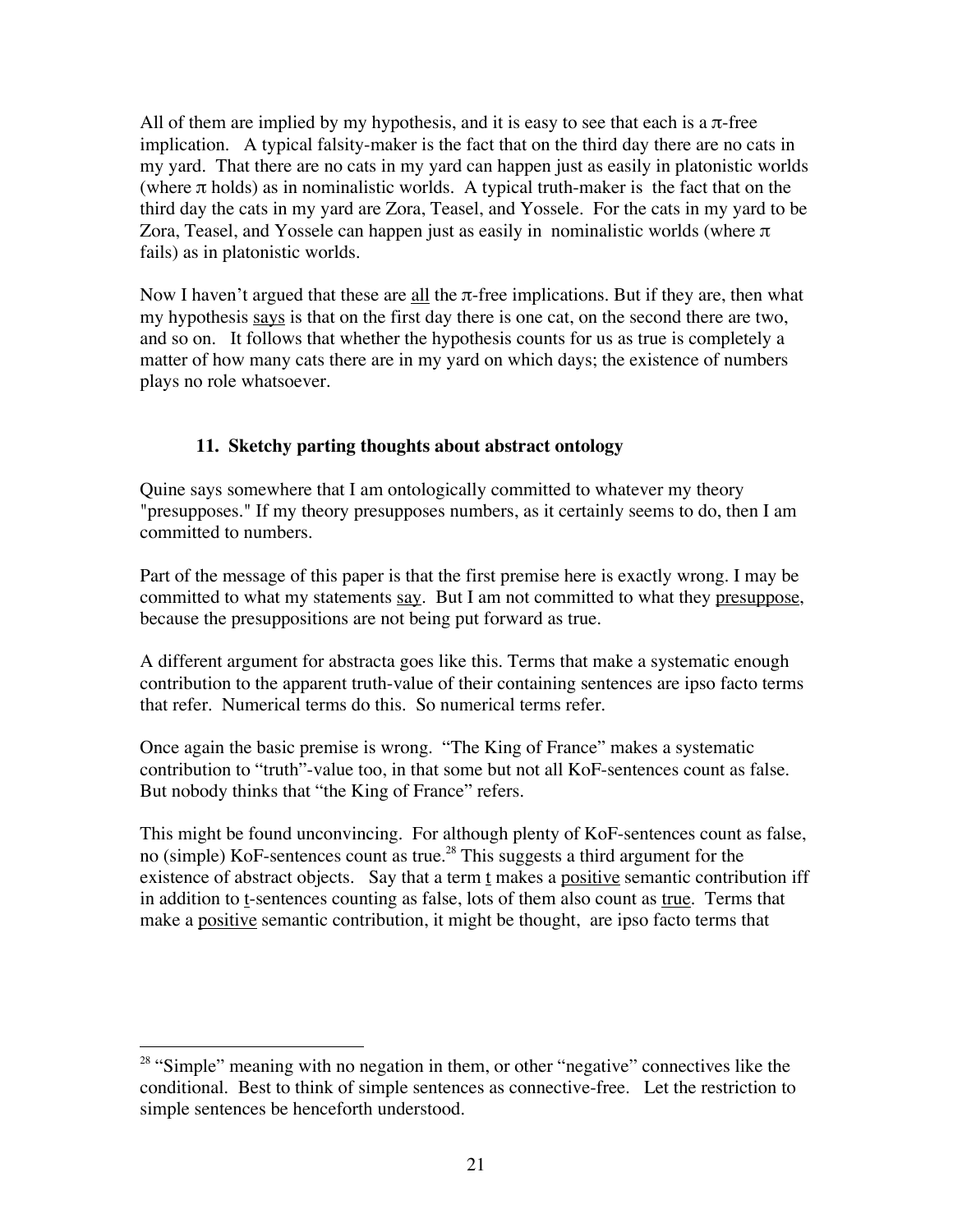refer.<sup>29</sup> Numerical terms do this: "the number of  $Fs = \underline{n}$ " often counts as true. So numerical terms refer. $30<sup>30</sup>$ 

I agree that the failure of a concrete term to refer prevents it from exercising positive semantic influence. But there is a reason for this. Consider again "the King of France." Its semantic contribution goes way beyond our notions of what a French King would have to be like. He is (or would be, if he existed) an original source of information of the type that makes KoF sentences count as true. Numbers by contrast are not (would not be) an original source of information on any topic of interest. Their contribution is exhausted by what they are supposed to be like.

Suppose I am right that these platonist arguments do not succeed. Can the reasons for their failure be turned into an argument for the opposite view: nominalism? I doubt it.

The mechanisms driving (ordinary, intuitive) semantic evaluation try their best to discount existential presuppositions, focussing rather on the informational difference between  $\pi$  and S. Concrete terms won't usually submit to this treatment; whether France has a King makes a huge difference to which KoF-sentences count as true (false). But terms could evolve that play into it, engendering the same "truths" ("falsehoods") regardless.<sup>31</sup> I suggest that numerical terms are like this, and perhaps abstract terms more generally.

Now, if a term's referential properties are irrelevant to its semantic<sup>32</sup> contribution, then that semantic contribution provides no evidence either way about whether the term refers. This in my view goes some way towards explaining why questions of abstract ontology are so frustrating -- for the question whether numbers exist is hardly to be distinguished from the question of whether numerals refer, and it is hard to think what other evidence we have on that than the kind just rejected as useless.

Admittedly this shows at most that we can never know whether numbers exist. There could still be a fact of the matter one way or the other.<sup>33</sup> But one might attempt to strengthen the argument, by strengthening one of the premises. The premise we have says that abstract terms' sentence-level effects -- its contribution to "truth" and "falsity" – provide our only evidence on the question of whether those terms refer. But perhaps more is true. Perhaps abstract terms' sentence-level effects are the only thing that bears on the reference question at all, the only constraint on its proper answer. Here is the argument I would like to make, even if I can't make it today:

<sup>&</sup>lt;sup>29</sup> Terms suffering from <u>non</u>-radical failure of the existential presupposition are for these purposes terms that refer. Otherwise "The man drinking a martini is a philosopher" is a counterexample – it counts as true even when the description does not apply.

 $30$  I am ignoring statements of pure mathematics. I have no real excuse for this, it's just that I am not sure how to work them into the picture.

<sup>&</sup>lt;sup>31</sup> I am using "true" for counting as true and "false" for counting as false.

 $32$  "Semantic" in the "true" vs. "false" sense, not true vs. false.

 $33$  Tim Williamson made this point in response to an earlier paper.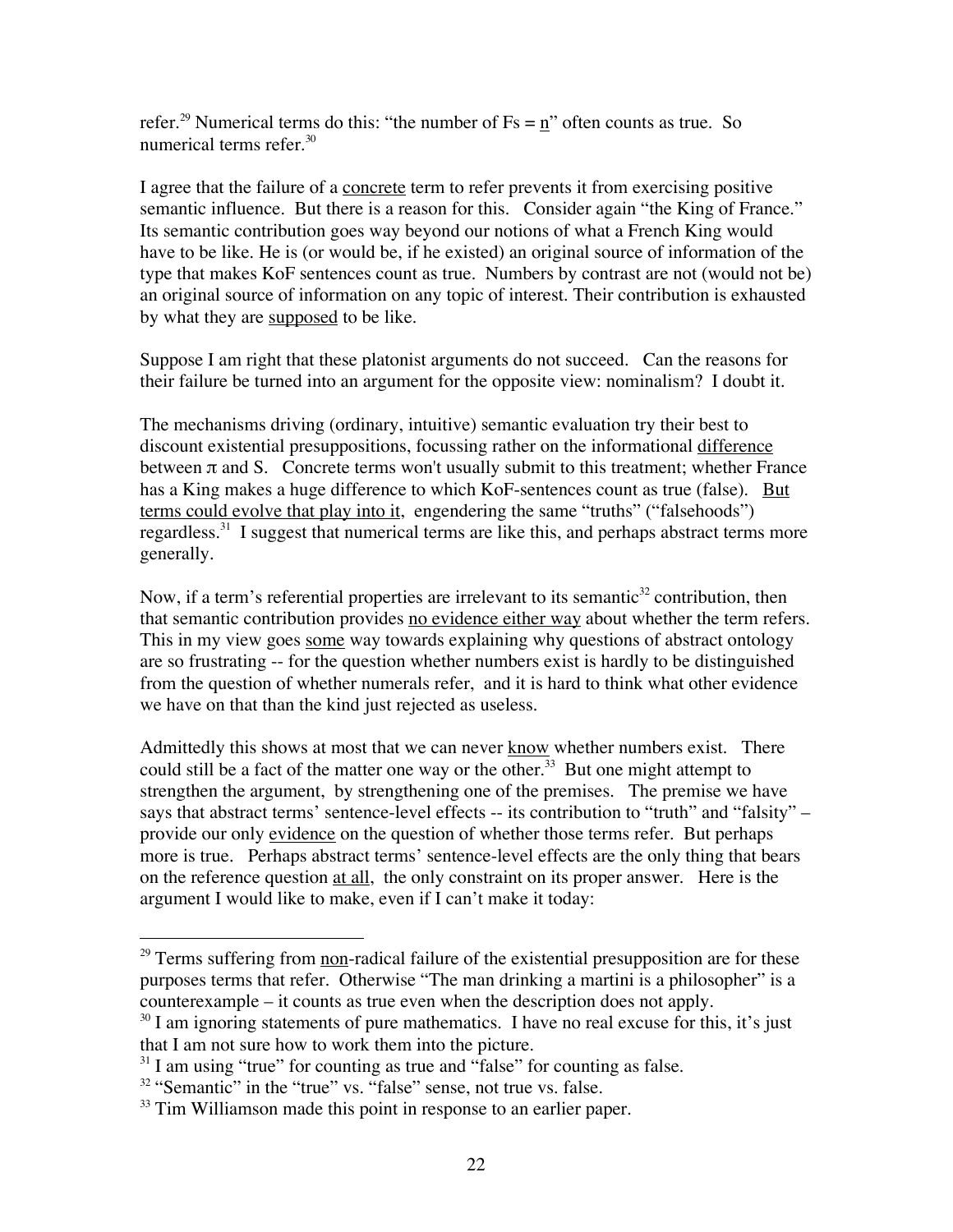- 1. It is determinate whether numerals refer only if something determines it.
- 2. That something can only be the effects numerals have on the "truth" of their containing sentences.
- 3. Numerals as a matter of meaning have those effects entirely in virtue of nonreferential properties.
- 4. So there is nothing in numerals' sentence-level effects to determine whether it refers.
- 5. So it is indeterminate whether numerals refer.
- 6. So it is indeterminate whether numbers exist.

### **Appendix**

Situations are parts of worlds; worlds are maximal situations; truth-in-a-world is a case of truth-in-a-situation. A situation verifies (falsifies) S only if it contains everything potentially relevant to S's evaluation in the containing world. For instance, a situation doesn't verify "all swans are white" just because all the swans in the situation are white – just because of omitting the black swans. The formal upshot is a condition called persistence: if S is true (false) in situation  $\underline{v}$ , and  $\underline{v}$  is part of  $\underline{v}^*$ , then S is true (false) in  ${\bf \underline{v}}^{*,34}$ 

There are two notions of implication to consider, one a cross-world notion and one that is strictly intra-world:

(1) S implies R (everywhere) iff for all possible worlds w, S is true in w only if R is true there. $35$ 

<sup>&</sup>lt;sup>34</sup> See Kratzer for an enlightening discussion of persistence.

<sup>&</sup>lt;sup>35</sup> Implication should preserve definedness as well as truth. The reason is this. "The KoF is bald" should not count as false, so it should not  $\pi$ -free imply (the false) "Among the bald people is a French King." The latter is false because there are no French Kings among the bald people, which is compatible with France's having a unique King. So this would be a case of  $\pi$ -free implication, if it were a case of implication. It is not a case of implication because although truth is preserved, definedness is not: consider a world lacking in bald people where France has a unique King. On an intuitive level, requiring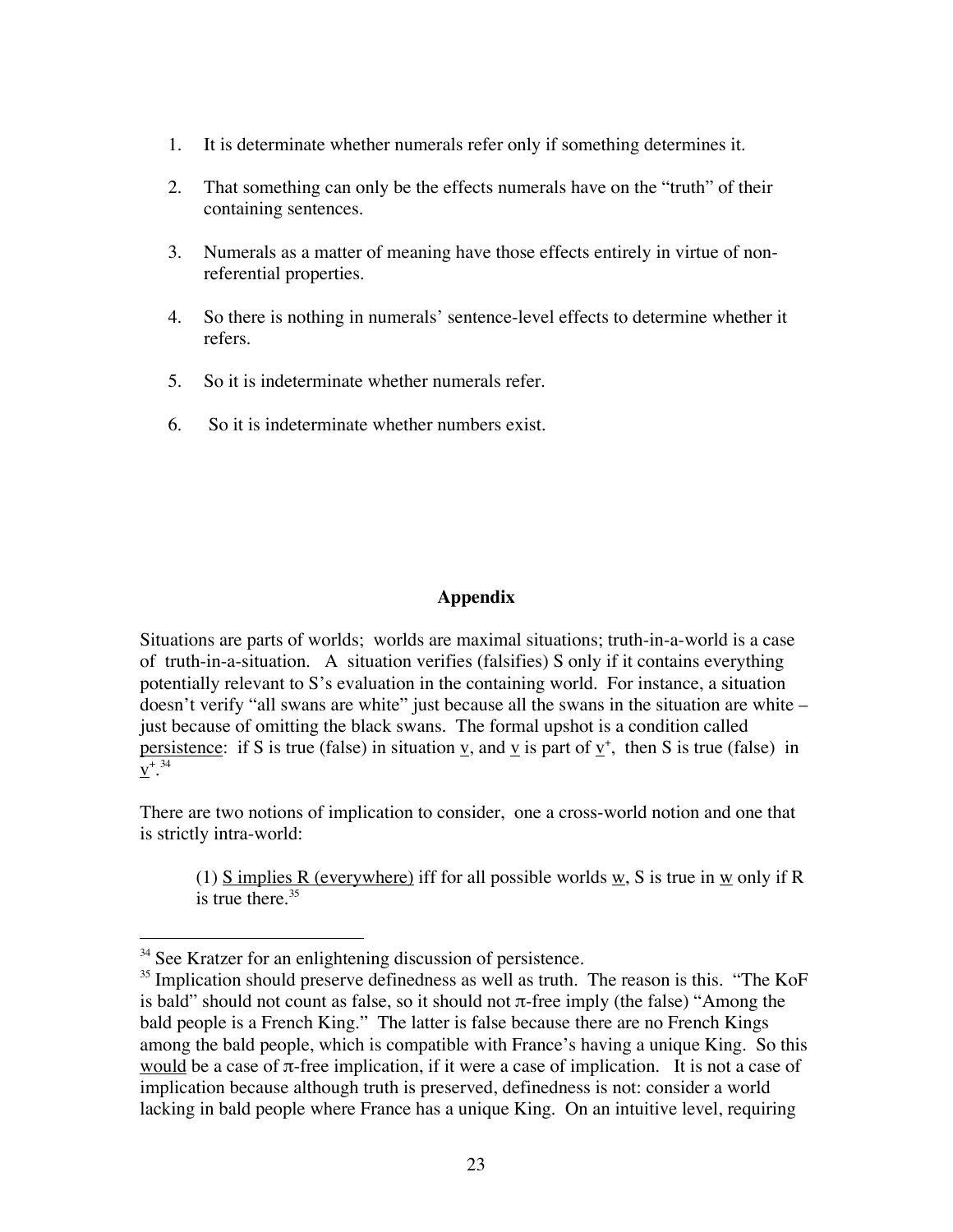(2) S implies R in w iff for all w-situations v, S is true in v only if R is true in v.

Both of these figure in the definition of truth-maker. A truth-maker for R in w is a T that implies R across all possible worlds, and that holds in every w-situation where T holds:

(3)  $T$  makes R true in w iff  $(i)$  T is true in w, (ii) T implies R everywhere, (iii) R implies T in  $w^{36}$ 

F makes R false in  $\underline{w}$  iff it makes  $\sim$ R true. Now the definition of  $\pi$ -freedom:

- (4) R is  $\pi$ -free in w iff
- R is true in  $\underline{w}$  and its truth-maker holds also in worlds where  $\pi$  is false, or
- R is false in  $\underline{w}$  and its falsity-maker holds also in worlds where  $\pi$  is true.

(5) S's <u>asserted content</u> in  $\underline{w}$  ( $S_w$ ) is the conjunction of its  $\pi$ -free implications in  $\underline{w}$ .

(6) S makes no claim in  $\underline{w}$  iff both its asserted content and its negation's asserted content are true in  $\underline{w}$ . Otherwise the claim S makes is  $S_w$ .

- (7) S counts as true (false) in  $\underline{w}$  iff
	- (i) S makes a claim in w
	- (ii) that claim is true (false) in w.

R to be defined wherever S is defined is requiring that R's presuppositions be no stronger than S's. This fits with the idea that S counts as false because it implies something R whose weaker presups allow it to be false where S is undefined.

 $36$  Heim raised a puzzle about Kratzer's defn of lumping that applies also here. What if R's truth in <u>w</u> is overdetermined by T<sub>1</sub> and T<sub>2</sub>? R won't imply T<sub>1</sub> in <u>w</u> there are <u>w</u>situations where R holds thanks instead to  $T_2$ . Still, there ought to be a  $\underline{v}_1 \leq \underline{w}$  such that R implies  $T_1$  in  $\underline{v}_1$  and a  $\underline{v}_2 \le \underline{w}$  such that R implies  $T_2$  in  $\underline{v}_2$ . So a better definition is this:

- (3') T makes R true in w iff for some  $v < w$
- (i) T is true in  $\underline{v}$ ,
- (ii) T implies R

 $\overline{a}$ 

(iii) R implies T in v,

that is, T holds in every subsituation of  $\underline{v}$  where R holds. I'll ignore this complication in the main text. Also T should be proportional to R, perhaps in the sense of not being "egregiously strong" or "egregiously weak" (see Yablo 2003). I'll ignore this complication too.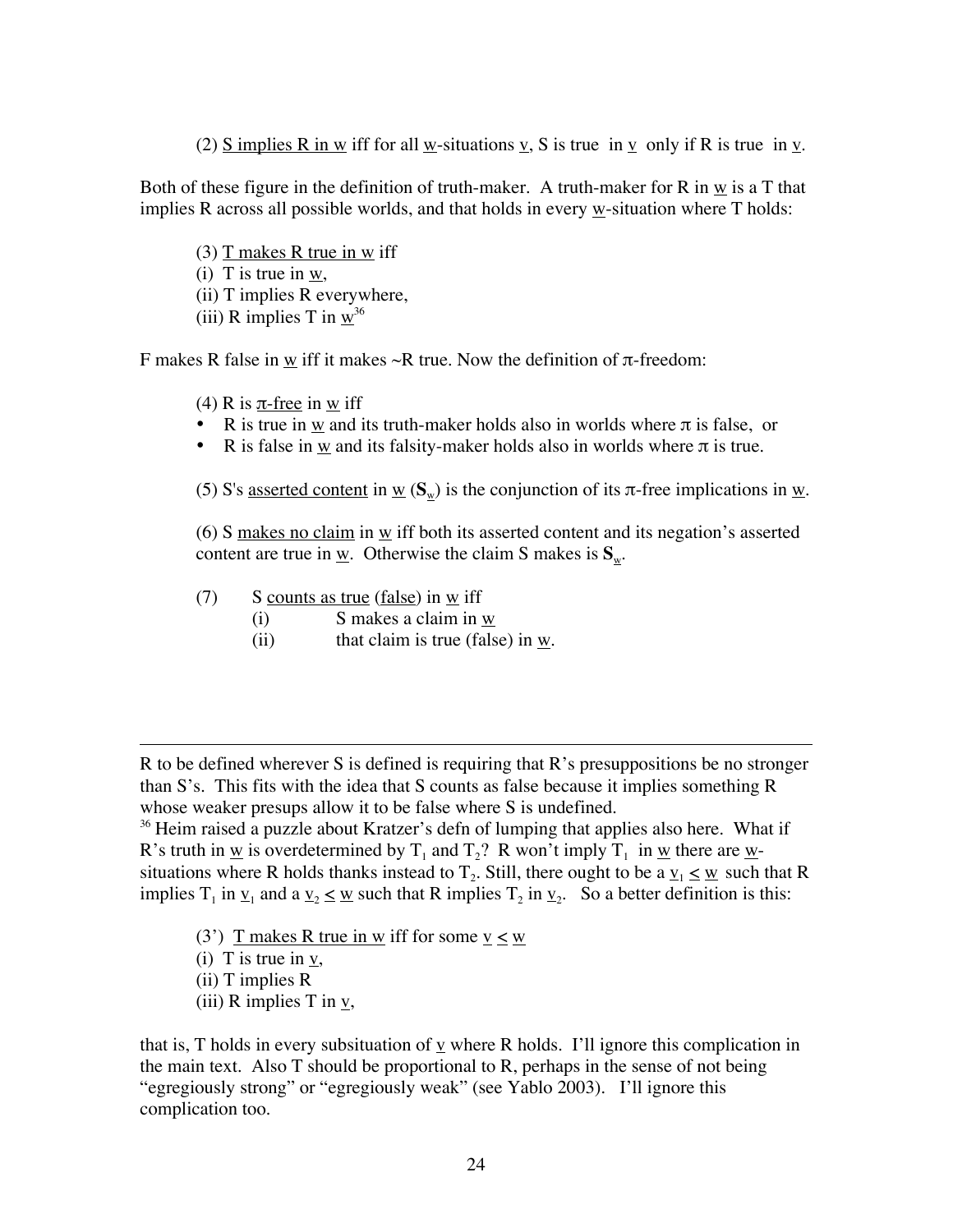### **Bibliography**

Beaney, Michael. 1997. The Frege Reader (Oxford: Blackwell)

Beaver, David. 2001. Presupposition and Assertion in Dynamic Semantics (Palo Alto: CSLI Press)

Beaver and Krahmer, "Presupposition and Partiality" (ms)

Bezuidenout and Reimer. 2004. Descriptions and Beyond (Oxford: OUP)

Burton-Roberts, Noel. 1989. The Limits to Debate: A Revised Theory of Semantic Presupposition (Cambridge: Cambridge U Press)

Cole, P. (ed.) 1981.Radical Pragmatics (New York: Academic Press),

Donnellan, Keith. 1966. "Reference and Definite Descriptions," Philosophical Review 75: 281-304

Donnellan, Keith. 1981. "Intuitions and Presuppositions," in Cole 1981, 129-142

von Fintel, Kai. "What is Presupposition Accommodation? (ms)

von Fintel, Kai. 2004. "Would You Believe It? The King of France is Back," in Bezuidenhout and Reimer 2004, 315-341

Frege, Gottlob. 1872. "On Sense and Meaning," page references to Beaney 1997

Frege, Gottlob. 1918. "The Thought," page references to Beaney 1997

Glanzberg, Michael. "Expression Failure and Presupposition Failure" (ms)

Glanzberg, Michael. 2002."Context and Discourse," Mind and Language 17: 333-375

Heim, Irene. 1983. "On the Projection Problem for Presuppositions," WCCFL 2

Kratzer, Angelika. 1989. "An Investigation into the Lumps of Thought," Linguistics and Philosophy 12: 607-653

Lasersohn, Peter. 1993. "Existence Presuppositions and Background Knowledge," Journal of Semantics 10:113-122